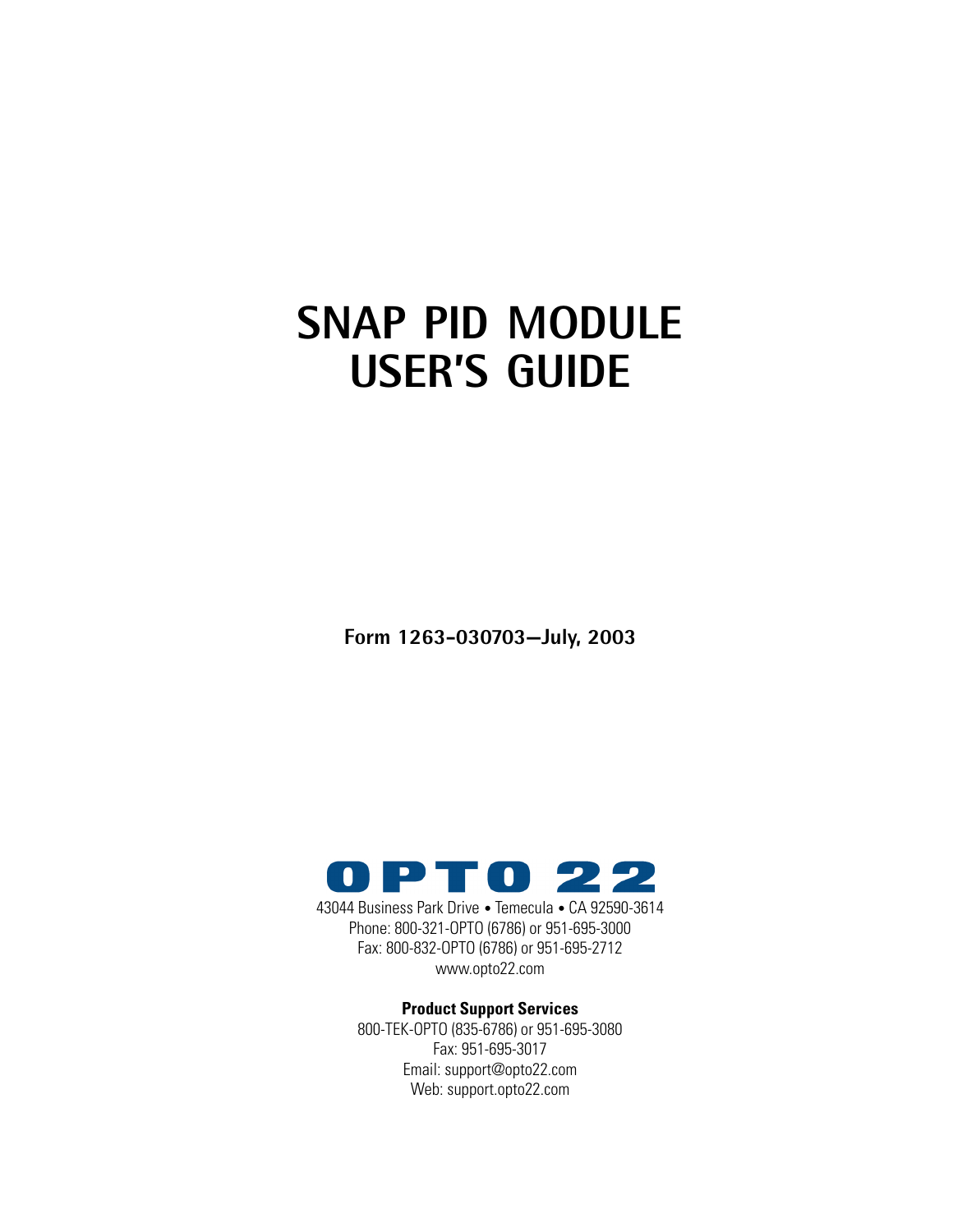#### **SNAP PID Module User's Guide Form 1263-030703—July, 2003**

Copyright © 2001-2003 Opto 22. All rights reserved. Printed in the United States of America.

The information in this manual has been checked carefully and is believed to be accurate; however, Opto 22 assumes no responsibility for possible inaccuracies or omissions. Specifications are subject to change without notice.

Opto 22 warrants all of its products to be free from defects in material or workmanship for 30 months from the manufacturing date code. This warranty is limited to the original cost of the unit only and does not cover installation, labor, or any other contingent costs. Opto 22 I/O modules and solid-state relays with date codes of 1/96 or later are guaranteed for life. This lifetime warranty excludes reed relay, SNAP serial communication modules, SNAP PID modules, and modules that contain mechanical contacts or switches. Opto 22 does not warrant any product, components, or parts not manufactured by Opto 22; for these items, the warranty from the original manufacturer applies. These products include, but are not limited to, OptoTerminal-G70, OptoTerminal-G75, and Sony Ericsson GT-48; see the product data sheet for specific warranty information. Refer to Opto 22 form number 1042 for complete warranty information.

All other brand or product names are trademarks or registered trademarks of their respective companies or organizations.

Opto 22 FactoryFloor, Cyrano, Optomux, and Pamux are registered trademarks of Opto 22. Generation 4, ioControl, ioDisplay, ioManager, ioProject, ioUtilities, mistic, Nvio, Nvio.net Web Portal, OptoConnect, OptoControl, OptoDisplay, OptoENETSniff, OptoOPCServer, OptoScript, OptoServer, OptoTerminal, OptoUtilities, SNAP Ethernet I/O, SNAP I/O, SNAP OEM I/O, SNAP Simple I/O, SNAP Ultimate I/O, and SNAP Wireless LAN I/O are trademarks of Opto 22.

ActiveX, JScript, Microsoft, MS-DOS, VBScript, Visual Basic, Visual C++, and Windows are either registered trademarks or trademarks of Microsoft Corporation in the United States and other countries. Linux is a registered trademark of Linus Torvalds. Unicenter is a registered trademark of Computer Associates International, Inc. ARCNET is a registered trademark of Datapoint Corporation. Modbus is a registered trademark of Schneider Electric. Wiegand is a registered trademark of Sensor Engineering Corporation. Nokia, Nokia M2M Platform, Nokia M2M Gateway Software, and Nokia 31 GSM Connectivity Terminal are trademarks or registered trademarks of Nokia Corporation. Sony is a trademark of Sony Corporation. Ericsson is a trademark of Telefonaktiebolaget LM Ericsson.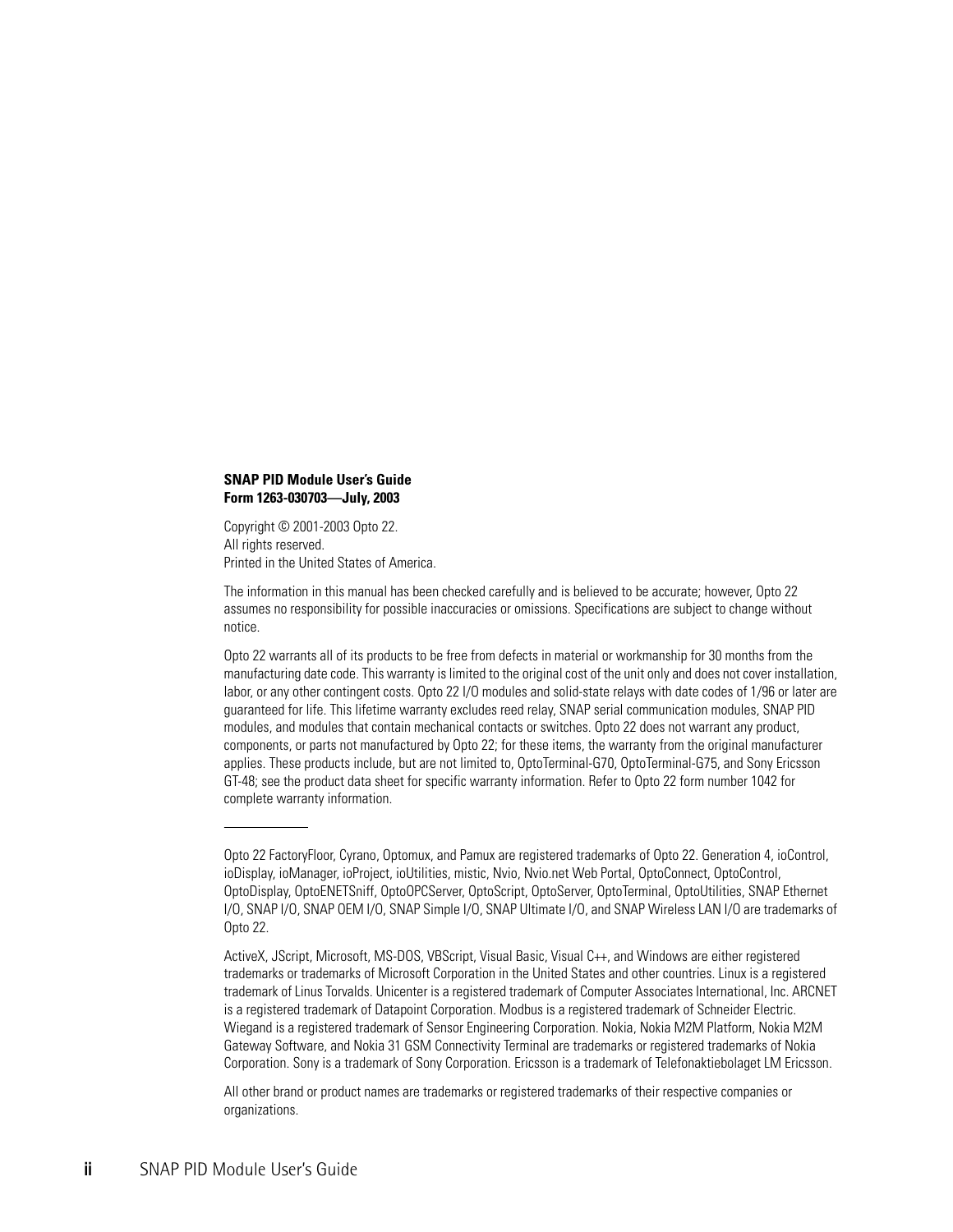# **Table of Contents**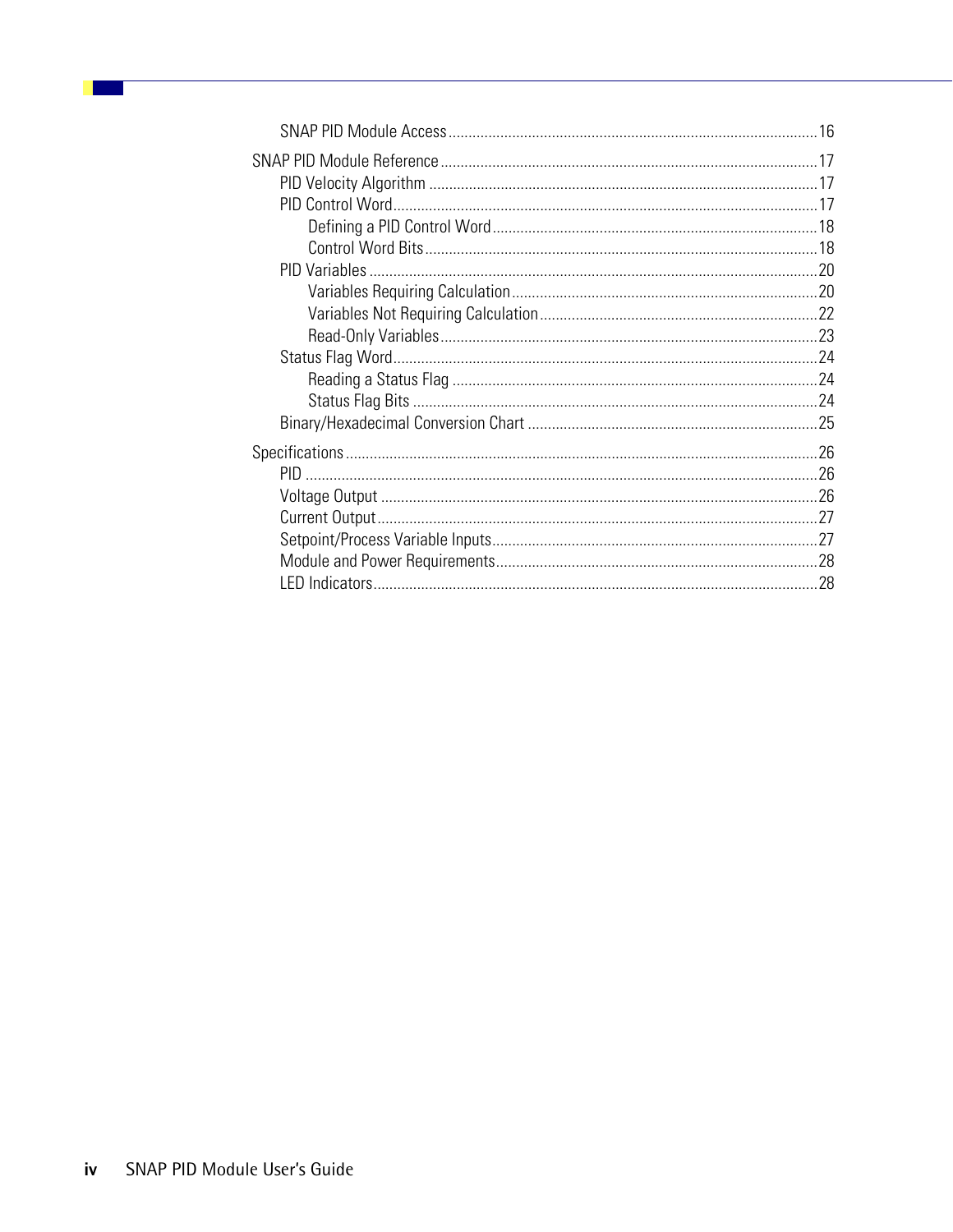# PT0 22

# **SNAP PID Module User's Guide**

# <span id="page-4-0"></span>**Introduction**

The SNAP-PID-V module is designed for users of Opto 22 SNAP Ethernet I/O™ systems with the SNAP-B3000-ENET, SNAP-ENET-RTC, or SNAP-WLAN-FH-ADS brain. The SNAP-PID-V monitors input signals and adjusts output signals to control one proportional-integral-derivative (PID) loop, performing all necessary PID calculations in the module itself.

Before the introduction of the SNAP-PID-V module, using a PID loop with SNAP Ethernet I/O systems required an Opto 22 industrial controller running an OptoControl™ strategy or a remote computer running SCADA software. For non-Ethernet I/O units, the multifunction B3000 brain could be used. The SNAP-PID-V module makes this equipment unnecessary, since all PID calculations are made in the module independent of a controller or other processor.



#### <span id="page-4-1"></span>**SNAP-PID-V Applications**

Typical applications for the SNAP-PID-V module include temperature, pressure-level, flow, and process control. The SNAP-PID-V is ideal for remote installations or other environments where communication links are subject to interruption. Since PID calculations run locally on the I/O module independent of a controller, brain, or other processor, PID loop control can continue even if the communication link to the I/O system is broken.

The SNAP PID module is also useful in applications where multiple PID loops must be controlled at one location. When multiple PID loop calculations run on a single industrial controller or computer, a performance degradation can occur. When additional SNAP-PID-V modules are added to a SNAP rack, however, all modules continue to perform PID loop calculations at a constant speed without system degradation, providing a highly scalable solution. Up to twelve SNAP-PID-V modules can be used on an Opto 22 16-module B-series mounting rack.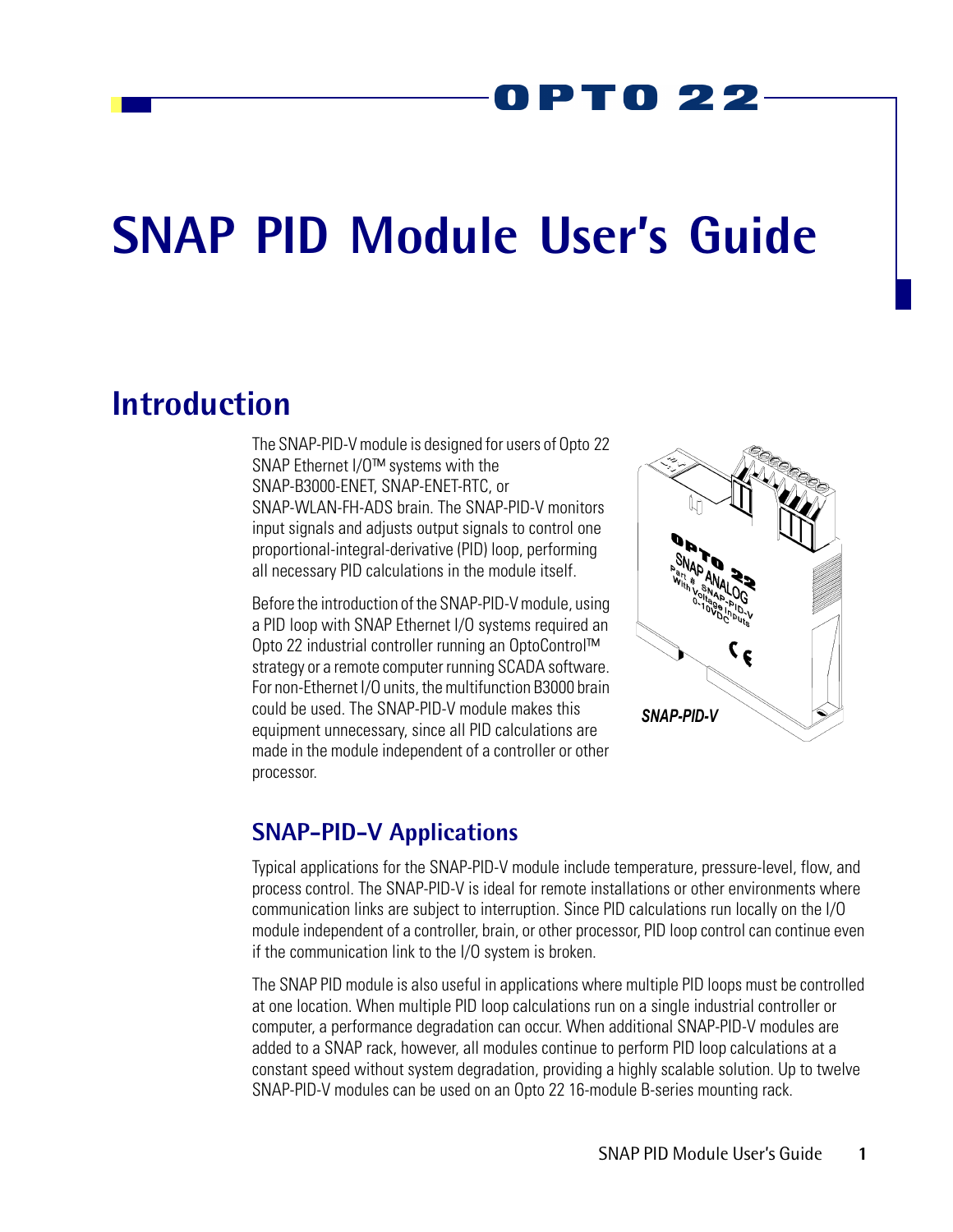## <span id="page-5-0"></span>**Inputs and Outputs**

The SNAP-PID-V can use 0–10 VDC analog inputs for PID setpoint and process variables. Analog inputs share a common reference and are not isolated from each other. PID output, sharing a common negative terminal, provides 4–20 mA current and 0–10 VDC voltage outputs. (The PID output value is calculated by the module and then sent simultaneously to both 4–20 mA and 0–10 VDC outputs as a percent of output scale.) Additionally, PID output can be configured for analog or time-proportional-output (TPO) signals.

The standard SNAP removable top-mounted connector allows easy wiring of inputs and outputs. LED indicators, shown on [page 28](#page-31-1), are provided to show PID calculation mode status (manual or auto) and PID output signal status (analog or TPO).

# <span id="page-5-1"></span>**Software Support**

PID loop tuning and module configuration can be performed using OptoENET PID Module Tuner software, which is available free of charge on the Opto 22 Web site (www.opto22.com). This software plots PID values against time to provide visual feedback when tuning PID loops. Additionally, the SNAP-PID-V can be accessed using OptoControl, Opto 22's development tool for industrial automation programming that is part of the FactoryFloor suite of industrial automation software.

## <span id="page-5-2"></span>**What's in this Guide?**

This guide assumes that you have some familiarity with tuning PID loops. Many commercial resources are available for learning about this subject. To learn more about the SNAP Ethernet brain used with the SNAP PID module, see Opto 22 form 1112, the *SNAP Ethernet Brain User's Guide.* This document can be downloaded from the Opto 22 Web site at www.opto22.com.

This guide includes the following sections:

- Quick Start to get your PID module installed and connected quickly
- Instructions for setting PID parameters using ioManager utility software or OptoENET PID Module Tuner software
- Wiring diagrams
- Specifications.

## <span id="page-5-3"></span>**For Help**

If you have problems installing or using SNAP PID modules and cannot find the help you need in this guide or on our Web site, you can call, fax, or e-mail Opto 22 Product Support.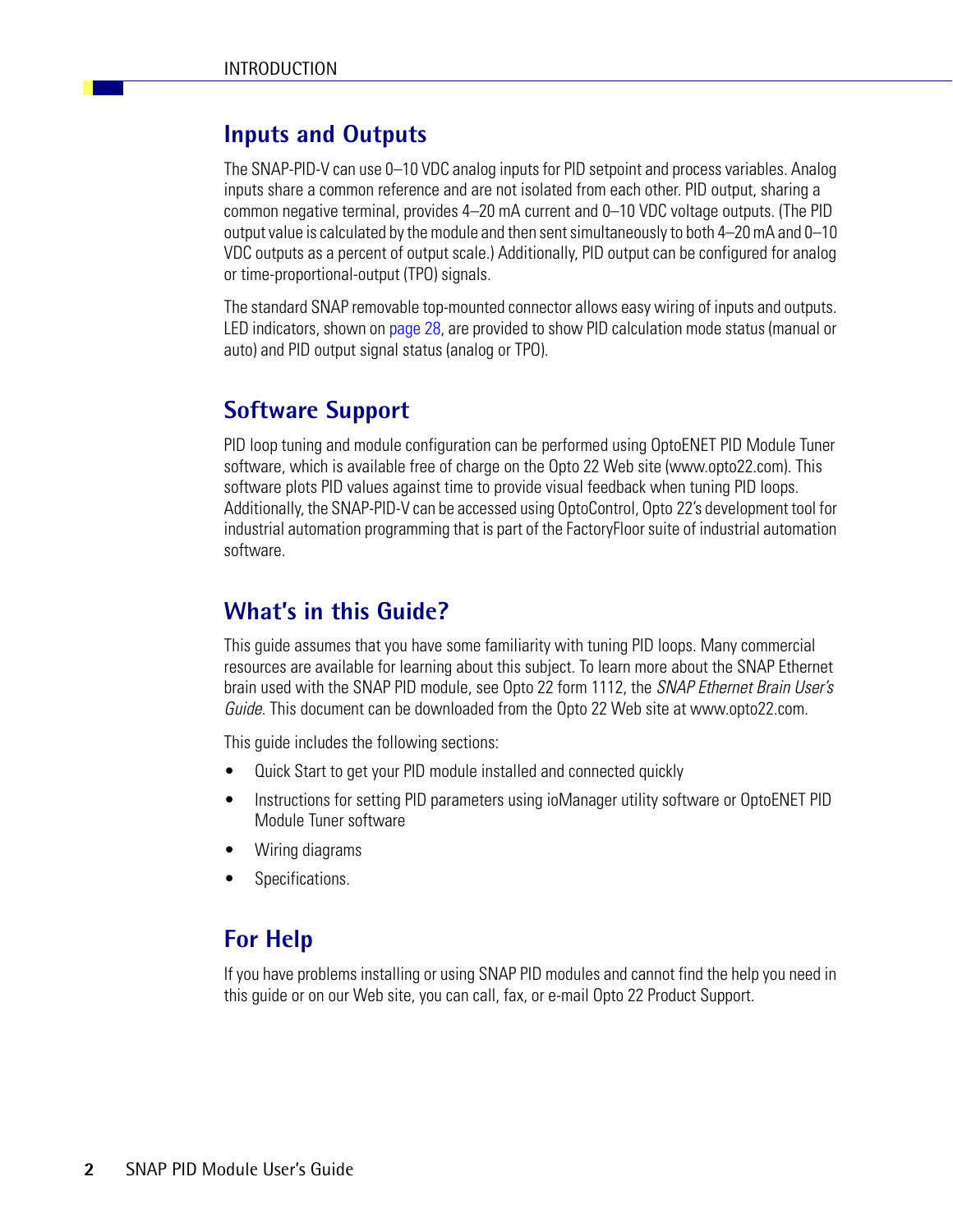#### QUICK START

| <b>Phone:</b>     | 800-TEK-OPTO (835-6786)<br>951-695-3080<br>(Hours are Monday through Friday,<br>7 a.m. to 5 p.m. Pacific Time) | <b>NOTE: Email messages</b><br>and phone calls to<br><b>Opto 22 Product Support</b> |  |  |
|-------------------|----------------------------------------------------------------------------------------------------------------|-------------------------------------------------------------------------------------|--|--|
| Fax:              | 951-695-3017                                                                                                   | are grouped together<br>and answered in the                                         |  |  |
| Email:            | support@opto22.com                                                                                             | order received.                                                                     |  |  |
| Opto 22 Web site: | support.opto22.com                                                                                             |                                                                                     |  |  |

When calling for technical support, be prepared to provide the following information about your system to the Product Support engineer:

- Software and version being used
- Ethernet brain firmware version
- PC configuration
- A complete description of your hardware, including:
	- jumper configuration
	- IP addresses and net masks for devices on the system
	- accessories installed (such as expansion cards)
	- type of power supply (brand and model)
	- types of I/O units installed
	- third-party devices installed (for example, barcode readers)
- Specific error messages seen.

# <span id="page-6-0"></span>**Quick Start**

## <span id="page-6-1"></span>**Check Brain Compatibility**

The SNAP-PID-V module can be used with the SNAP-B3000-ENET, SNAP-ENET-RTC, or SNAP-WLAN-FH-ADS Ethernet brain. Firmware version 3.0.2.0 or higher must be installed on the Ethernet brain, which must be located on the same rack as the PID module(s).

*NOTE: If you have an older SNAP Ethernet brain that uses firmware prior to version 3.0.2.0, contact Opto 22 Product Support for assistance with firmware requirements for PID module support.*

Follow these steps to check the firmware version installed on a SNAP Ethernet brain. You will need to know the brain's IP address.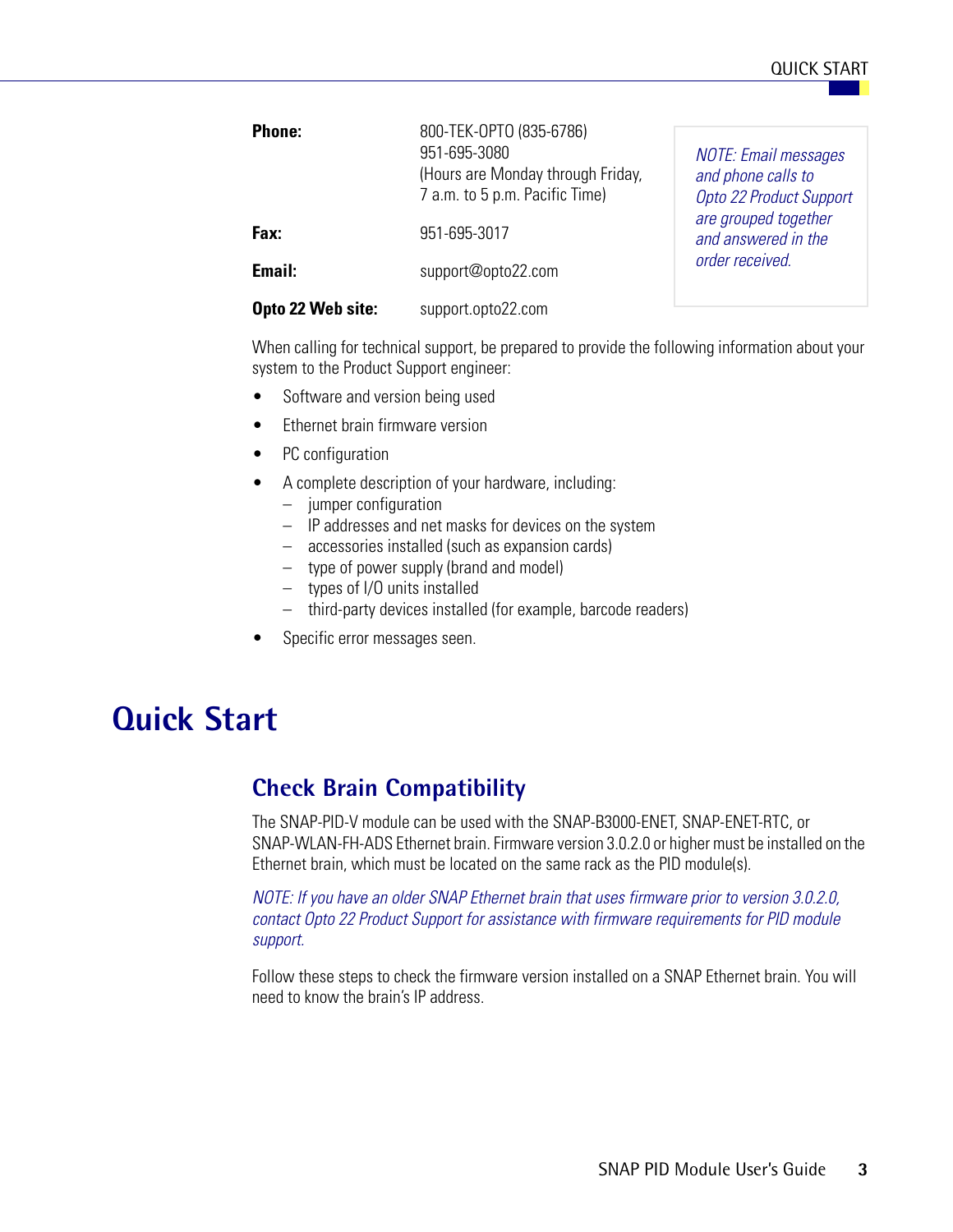#### <span id="page-7-0"></span>**Determining Firmware Version**

**1.** On the PC, choose Start→Programs→Opto 22→SNAP Ultimate I/O➞ioManager➞ioManager.

The ioManager window opens.

**2.** Select Inspect from the Mode menu.

The Inspect window opens

- **3.** Type the IP address of the brain in the field at the upper-left corner of the window and then click the Status Read button.
- **4.** Click Status Read in the Ethernet I/O Menu.
- **5.** Scroll down until you see Kernel Version.

The kernel should be version 3.0.2.0 or higher.

#### <span id="page-7-1"></span>**Install the Module**

SNAP-PID-V modules can be installed in any position on an Opto 22 B-series mounting rack. Do not install more than twelve SNAP-PID-V modules on the same rack.

*NOTE: SNAP PID modules draw considerably more power than a standard SNAP analog or digital module. A SNAP-B16M, SNAP-B16MC, or SNAP-B16MC-P rack can handle a maximum of twelve SNAP PID modules, plus the Ethernet brain and up to four other digital or analog modules. For detailed power requirements, see the SNAP-PID-V module specifications on [page 26.](#page-29-0) Make sure you have sufficient power for the brain and all modules on the rack.*

- **1.** Remove the module from its packaging.
- **2.** Position the module over the connector on the rack, aligning the small slot at the base of the module with the retention bar on the rack. If it is next to another module, make sure the male and female module keys are aligned, as shown at right.
- **3.** Push straight down on the module to snap it into position.

If you need to remove the module, see [page 16](#page-19-0).

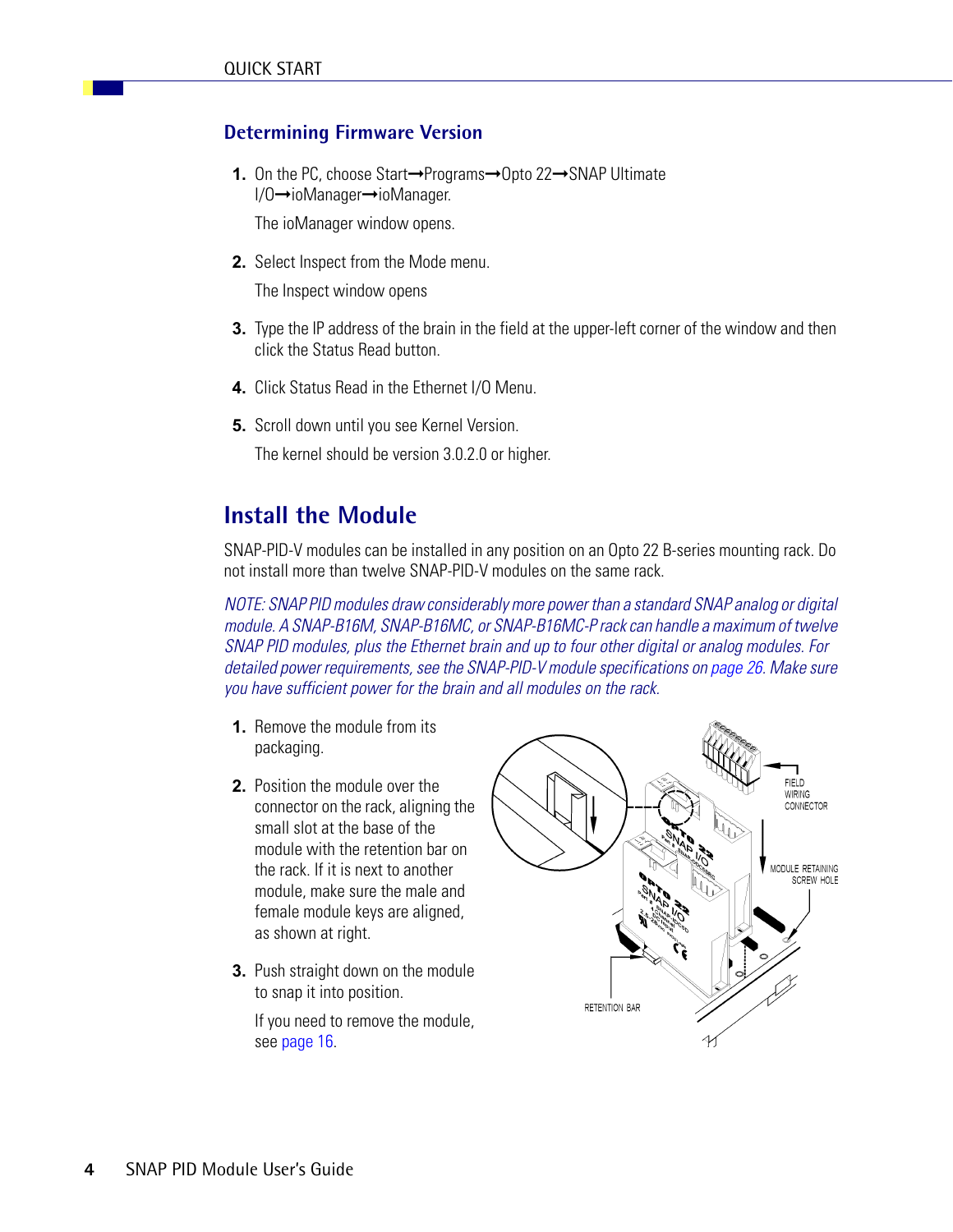#### <span id="page-8-0"></span>**Attach Input and Output Wiring**

**1.** (Optional) If you want to use PID setpoint and process variable analog inputs from external sources with the SNAP PID module, follow the wiring diagram shown on [page 6](#page-9-2) to connect PID setpoint inputs to Channel 0 and process variable inputs to Channel 1.

Analog inputs share a common reference and are not isolated from each other.

**2.** Connect PID output wiring to the module as shown in the diagram on the following page.

PID output can be 4–20 mA current and 0–10 VDC voltage outputs, both of which share a common negative terminal. PID output is calculated by the module and then sent simultaneously to both current and voltage outputs as a percent of output scale. This PID output can be analog or TPO signals (if TPO is selected, both current and voltage outputs are switched from 0% to 100%).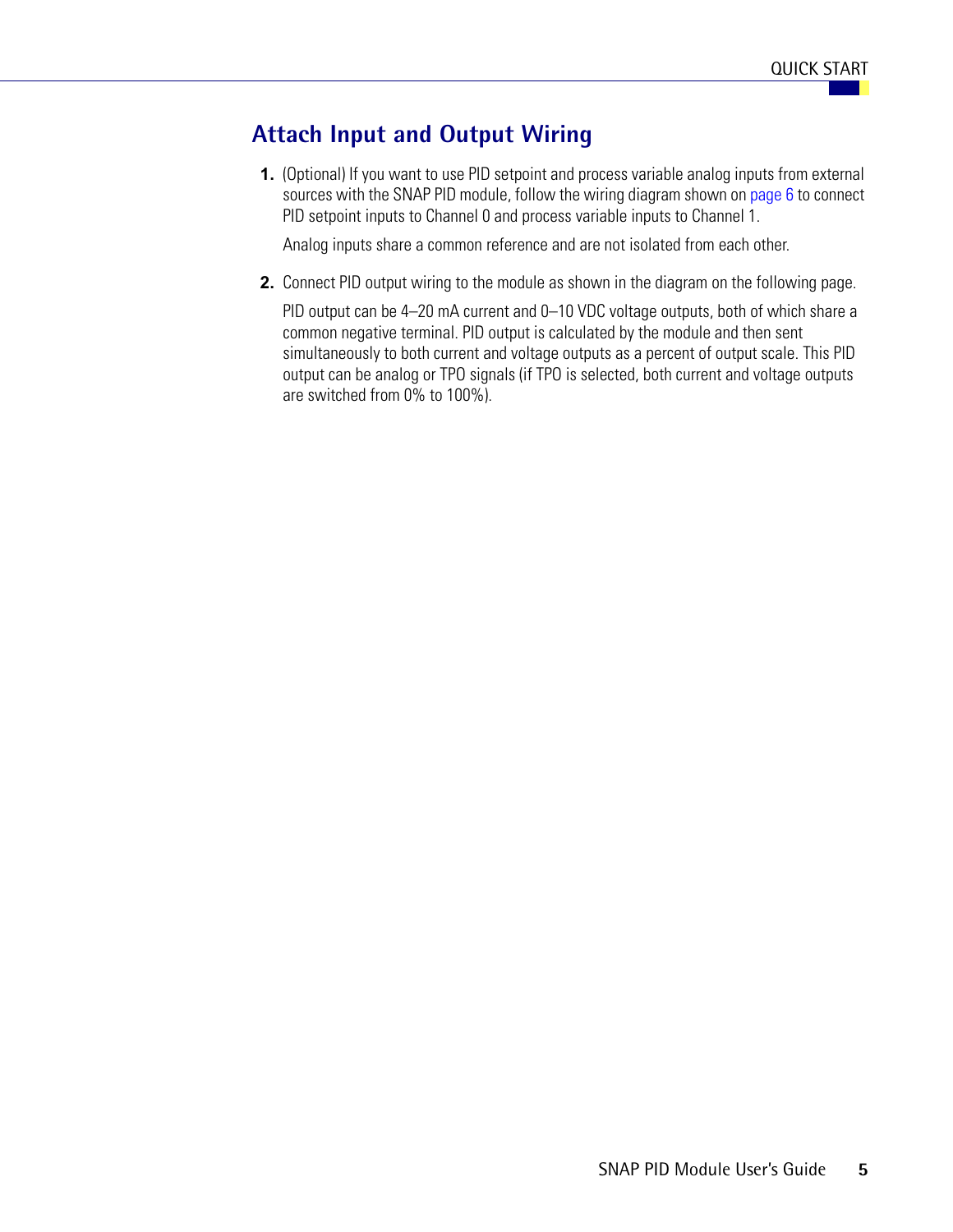<span id="page-9-2"></span>



SNAP-PID-V MODULE BASE CONTROL CONNECTOR (BOTTOM VIEW)

#### <span id="page-9-0"></span>**Apply Power to the Rack**

When you apply power to the rack, the top two LEDs on the SNAP-PID-V blink once. See ["LED](#page-31-1)  [Indicators" on page 28](#page-31-1) for more information on LED functions.

#### <span id="page-9-1"></span>**Configure the SNAP PID Module**

Choose one of two ways to enter PID values and set parameters for a SNAP-PID-V module: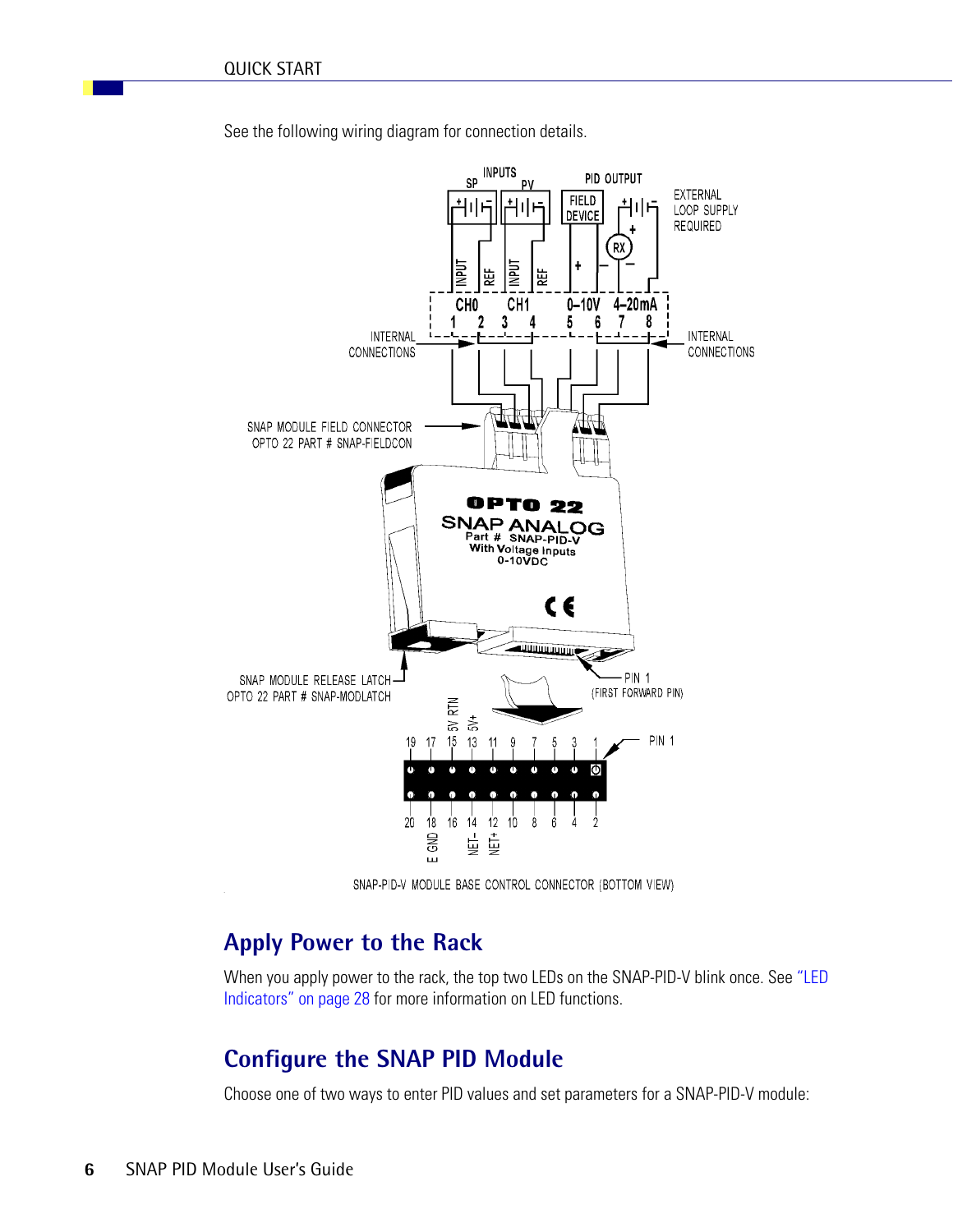- If you have previously calculated PID values and parameters, use ioManager. See ["Using](#page-10-0)  [ioManager Utility Software" on page 7](#page-10-0) for instructions.
- If you want to iteratively tune a PID loop, use OptoENET PID Module Tuner. This software includes graphing features and is available free-of-charge from the Opto 22 Web site. See ["Using OptoENET PID Module Tuner Software" on page 8](#page-11-0) for instructions.

*IMPORTANT: PID module settings are not saved when you cycle power to the SNAP Ethernet brain and the PID module. PID module settings cannot be saved to the brain's flash memory. If you turn off power to these components, you will need to re-enter PID module settings using either ioManager or the OptoENET PID Module Tuner software.*

# <span id="page-10-0"></span>**Using ioManager Utility Software**

ioManager does not provide visual feedback of changes to PID values. You must first calculate optimal PID values for your application using the PID velocity algorithm described on [page 17](#page-20-1) and the PID variable formulas on [page 20](#page-23-1). After calculating these values, enter them in the appropriate fields on the PID Module screen.

ioManager utility software was installed on your computer when the SNAP Ethernet brain was installed and configured. See the *SNAP Ethernet Brain User's Guide* for more information.

## <span id="page-10-1"></span>**Entering PID Values**

These instructions describe how to enter and modify PID values using ioManager's Inspect mode. You can also enter values as part of configuring and saving an I/O unit configuration file.

**1.** On the PC, choose Start→Programs→Opto 22→SNAP Ultimate I/O➞ioManager➞ioManager.

The ioManager window opens.

**2.** Select Inspect from the Mode menu.

The Inspect window opens

- **3.** Type the IP address of the brain in the field at the upper-left corner of the window.
- **4.** Click the PID button and from the submenu select Module.
- **5.** From the PID Module Number drop-down menu, select the number matching the position of the SNAP-PID-V module on the SNAP rack.
- **6.** For each parameter in the Description column to be modified, enter a value in the corresponding field in the Value column. Unless indicated, all parameters are entered in raw counts. For parameter descriptions, see ["SNAP PID Module Reference" on page 17.](#page-20-0)
- **7.** Click Apply.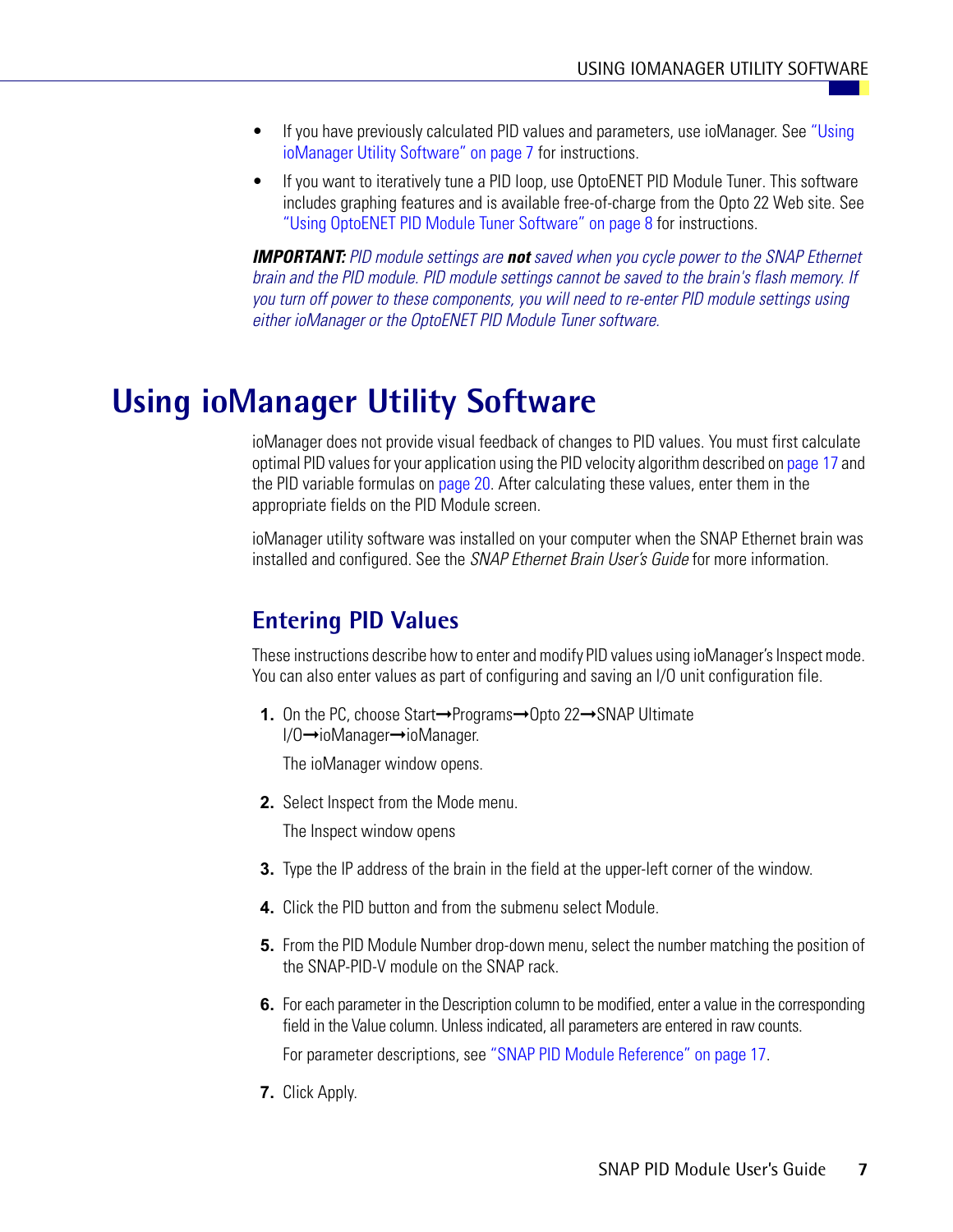# <span id="page-11-0"></span>**Using OptoENET PID Module Tuner Software**

OptoENET PID Module Tuner is an Opto 22 software application for Microsoft Windows that works with the SNAP Ethernet brain to set PID values and other parameters for a SNAP-PID-V module. The primary use of this software is to graph PID values against time, providing visual feedback for tuning the PID loop that the module controls. OptoENET PID Module Tuner is available free of charge from the Software downloads section of the Opto 22 Web site at www.opto22.com/support.

You should be aware that OptoENET PID Module Tuner has the following restrictions:

- **No automatic tuning**—The application does not automatically tune PID loops or otherwise automatically set PID parameters. You must enter PID values and other settings manually.
- **Works with one PID module at a time**—A SNAP-PID-V module can control a single PID loop, and OptoENET PID Module Tuner software works with only one SNAP PID module at a time. Up to twelve SNAP-PID-V modules can be used on a 16-module SNAP rack, however, and you can use OptoENET PID Module Tuner with different individual SNAP PID modules by simply selecting a new module on the SNAP rack.

### <span id="page-11-1"></span>**System Requirements**

Here's what you need to install and run OptoENET PID Module Tuner:

- 90 MHz or higher personal computer (200 MHz Pentium II or better recommended)
- Microsoft Windows 95, Windows 98, Windows NT 4.0 (with latest Microsoft service pack installed), or newer operating system
- Microsoft Internet Explorer 5 or newer
- At least 16 MB RAM for Windows 95 or Windows 98, or 32 MB RAM for Windows NT (64 MB or more recommended)
- At least 8 MB of available hard disk space
- VGA or higher resolution monitor (Super VGA recommended)
- Mouse or other pointing device.

#### <span id="page-11-2"></span>**Installing the Software**

After downloading the OptoENET PID Module Tuner installer from the Opto 22 Web site, double-click the installer's icon and follow the instructions that appear. By default, OptoENET PID Module Tuner is installed with other Opto 22 Ethernet I/O software in the Opto22\OptoENET-IO directory on your computer's C: drive.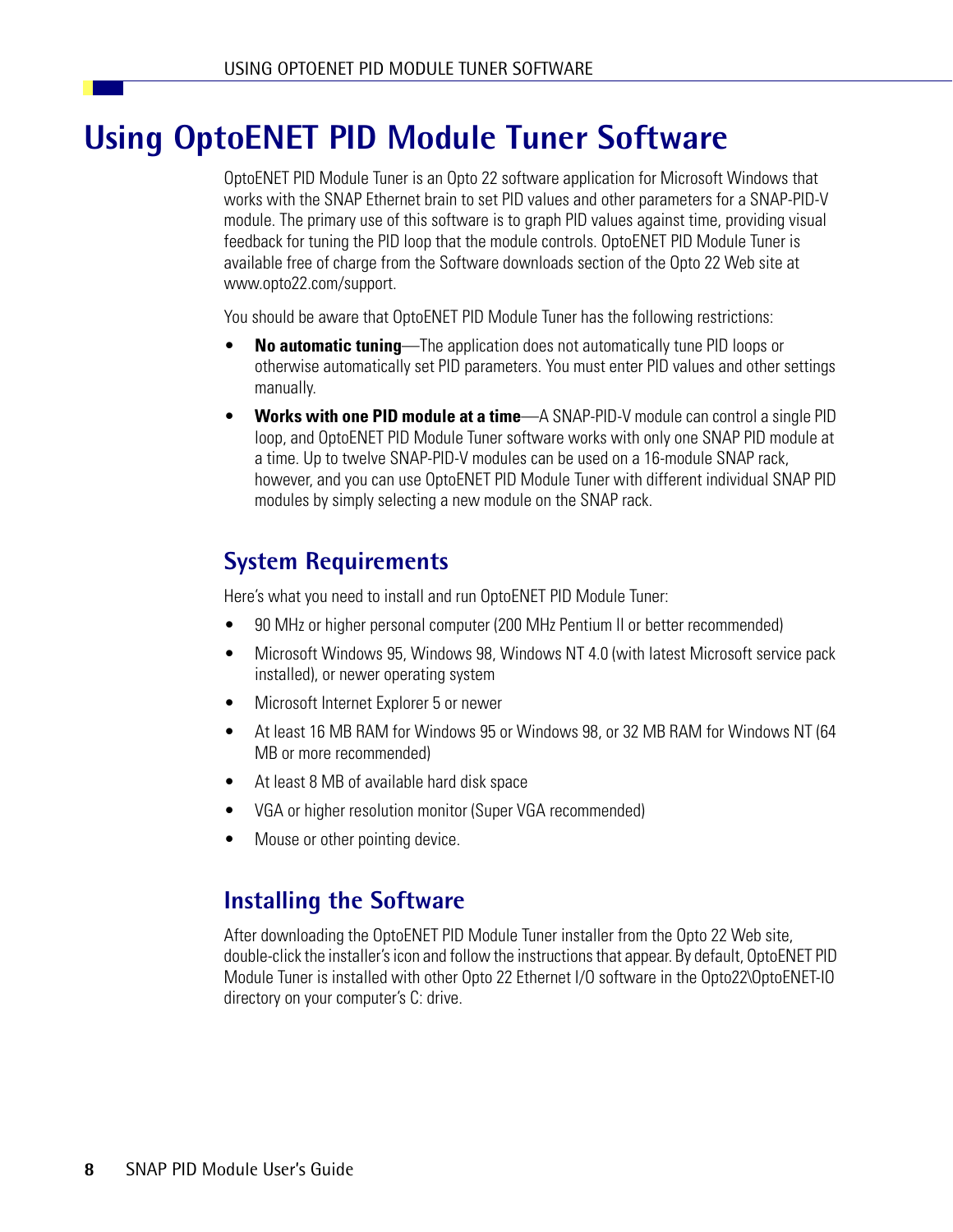## <span id="page-12-0"></span>**Tuning a PID Loop**

The following steps outline how to use OptoENET PID Module Tuner software to tune a PID loop controlled by a SNAP PID module. Each step is described in more detail in the following sections. For complete descriptions of SNAP-PID-V module variables and other parameters shown in OptoENET PID Module Tuner, see ["SNAP PID Module Reference" on page 17](#page-20-0).

These instructions assume you have already gone through the Quick Start procedure earlier in this guide.

**[Step 1—Connect to the SNAP Ethernet Brain](#page-12-1)**

**[Step 2—Configure PID Parameters](#page-13-0)**

**[Step 3—Run PID Calculations](#page-15-0)**

**[Step 4—Optimize PID Loop](#page-16-0)**

#### <span id="page-12-1"></span>**Step 1—Connect to the SNAP Ethernet Brain**

**1.** To start OptoENET PID Module Tuner, from the Microsoft Windows Start Menu select Programs➞Opto22➞OptoENET-IO➞OptoENET PID Module Tuner.



The OptoENET PID Module Tuner main window appears:

**2.** In the Ethernet Connection group, enter the SNAP Ethernet brain's IP address in the IP field.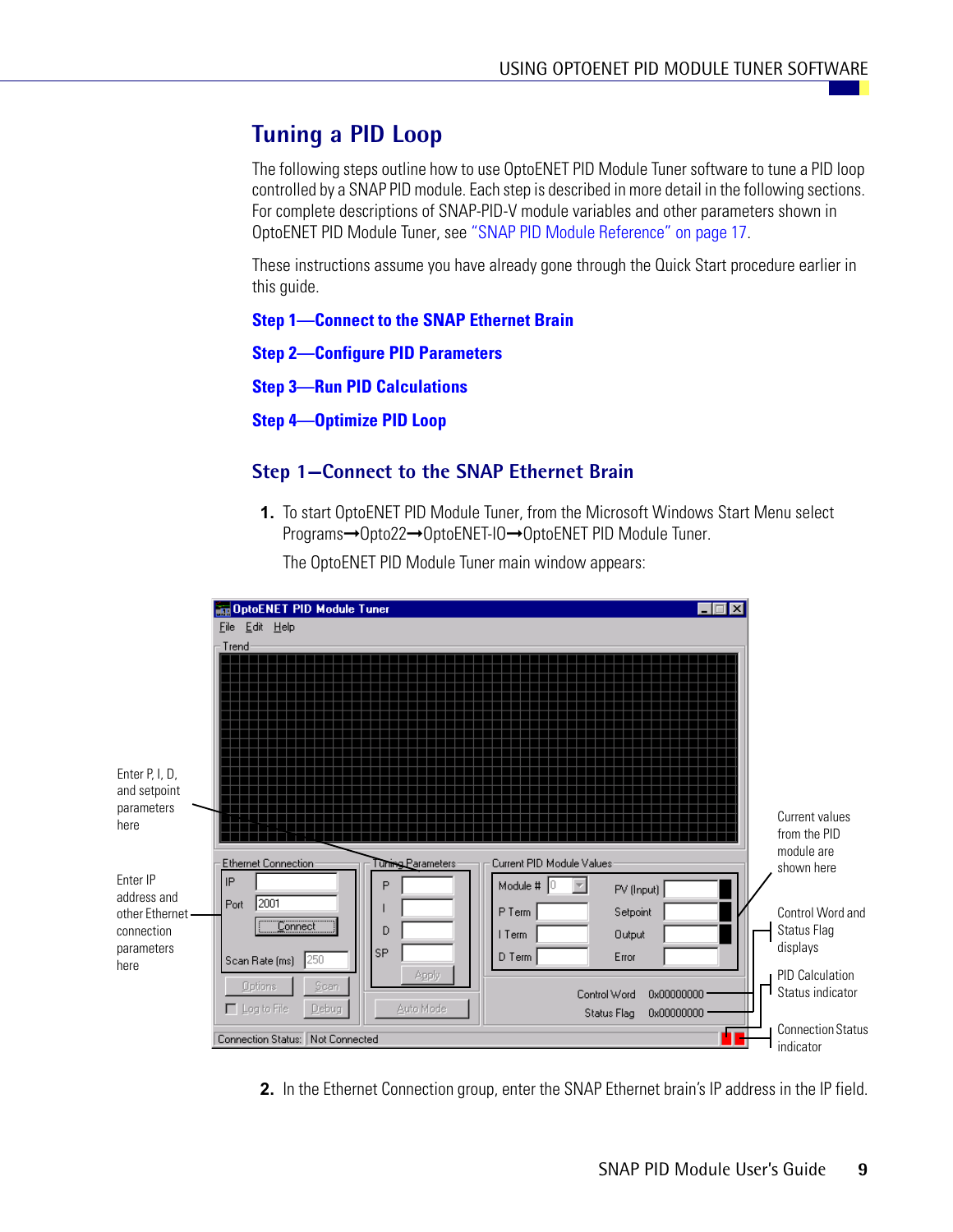- **3.** Leave the default Port number of 2001, unless you have changed the default Command Processor port number for the SNAP Ethernet Brain. If this is the case, enter this port number in the Port field.
- **4.** Click Connect to establish a link to the SNAP Ethernet brain.
- **5.** From the "Module #" drop-down menu in the Current PID Module Values section, select the position of the SNAP-PID-V module on the SNAP rack.

Values associated with the module you selected should appear, and the connection status indicator in the lower right-hand corner of the window turns green. If a SNAP-PID-V module is not installed in the rack position you select, the value fields will display zero values.

**6.** Enter a scan rate for communicating with the SNAP Ethernet brain.

This rate determines how often OptoENET PID Module Tuner communicates with the SNAP Ethernet brain. The default scan rate of 250 ms should be suitable for most 10/100 Mbps Ethernet connections.

*IMPORTANT: The Ethernet scan rate is not the same as the PID loop scan time. See ["SNAP](#page-20-0)  [PID Module Reference" on page 17](#page-20-0) for more information on PID loop scan times.*

#### <span id="page-13-0"></span>**Step 2—Configure PID Parameters**

The PID parameters you enter will depend on your particular control application. OptoENET PID Module Tuner default settings, however, usually provide a good starting point. For complete descriptions of SNAP-PID-V module variables and other parameters shown in OptoENET PID Module Tuner, see ["SNAP PID Module Reference" on page 17.](#page-20-0)

**1.** Click the Options button in the Ethernet Connection section (lower left part of the window).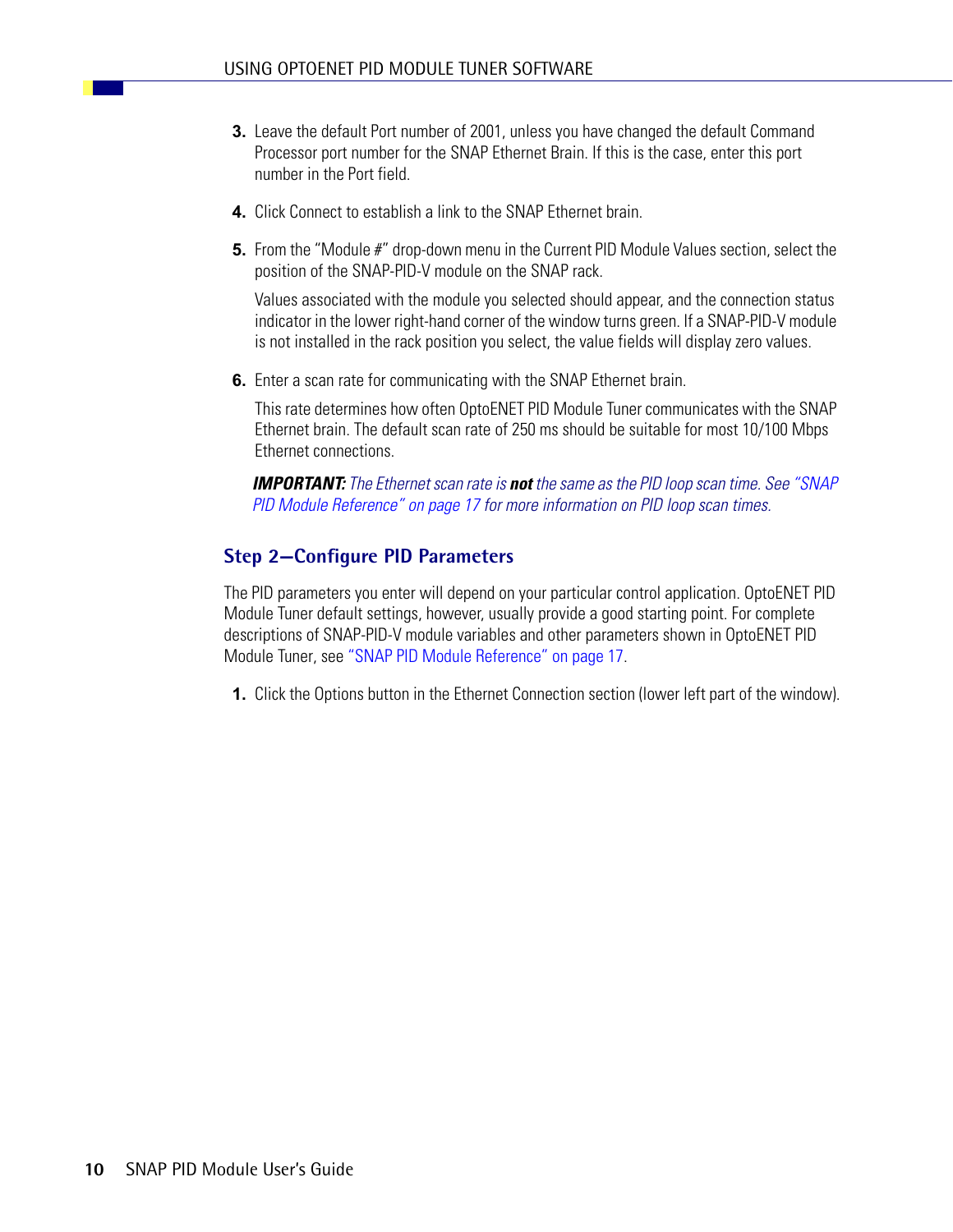| Options<br>Configuration   View       |                                |       |
|---------------------------------------|--------------------------------|-------|
| Iв<br>Module #                        |                                |       |
| Limits                                | Configuration                  |       |
| Iо<br>Setpt Low                       | Basetime [sec]                 | 0.1   |
| 27500<br>Setpt High                   | Scantime [sec]                 | 10    |
| lо<br>PV Low                          | TPO Period [sec]               | 2.56  |
| 27500<br>PV High                      | <b>Filter Exponential</b>      | Iо    |
| Output Low 0                          | Output Slew Rate               | 4095  |
| Output High 4095                      | Output Deadband                | ſо    |
| Control                               |                                |       |
| $\nabla$ TPO Output<br>Process Source | Setpoint Source<br>PID Inverse |       |
| Control Word                          | 0x 00000005                    |       |
|                                       |                                |       |
|                                       |                                |       |
| 0K                                    | Cancel                         | Apply |

The OptoENET PID Module Tuner Options window appears:

- **2.** In the Limits section, enter setpoint, process variable, and output limit values.
- **3.** In the Configuration section, enter PID loop base time and scan time values.

If needed for your PID control application, also enter values for TPO period, filter exponential, output slew, and output deadband.

- **4.** In the Control section, do the following:
	- **a.** To use an internal setpoint value, select the Setpoint Source checkbox. Deselect the checkbox to use an external analog input for the setpoint.
	- **b.** To use an internal process variable, select the Process Source checkbox. Deselect the checkbox to use an external analog input for the process variable.
	- **c.** To have PID output use a time-proportional (TPO) signal, select the TPO Output checkbox. Deselect the checkbox to use a regular analog signal. If TPO output is used, you should confirm that the TPO Period value in the Configuration

section is correct for your application.

**d.** To use the inverse of the PID output value, select the PID Inverse checkbox. Deselect the checkbox to use a regular noninverted signal.

If Setpoint Source or Process Source is selected (that is, an internal setpoint or process variable is used), values are displayed in raw counts. If Setpoint Source or Process Source is not selected (that is, an internal setpoint or process variable is not used), values are from 0 to 10, corresponding to the 0–10 VDC analog input signal.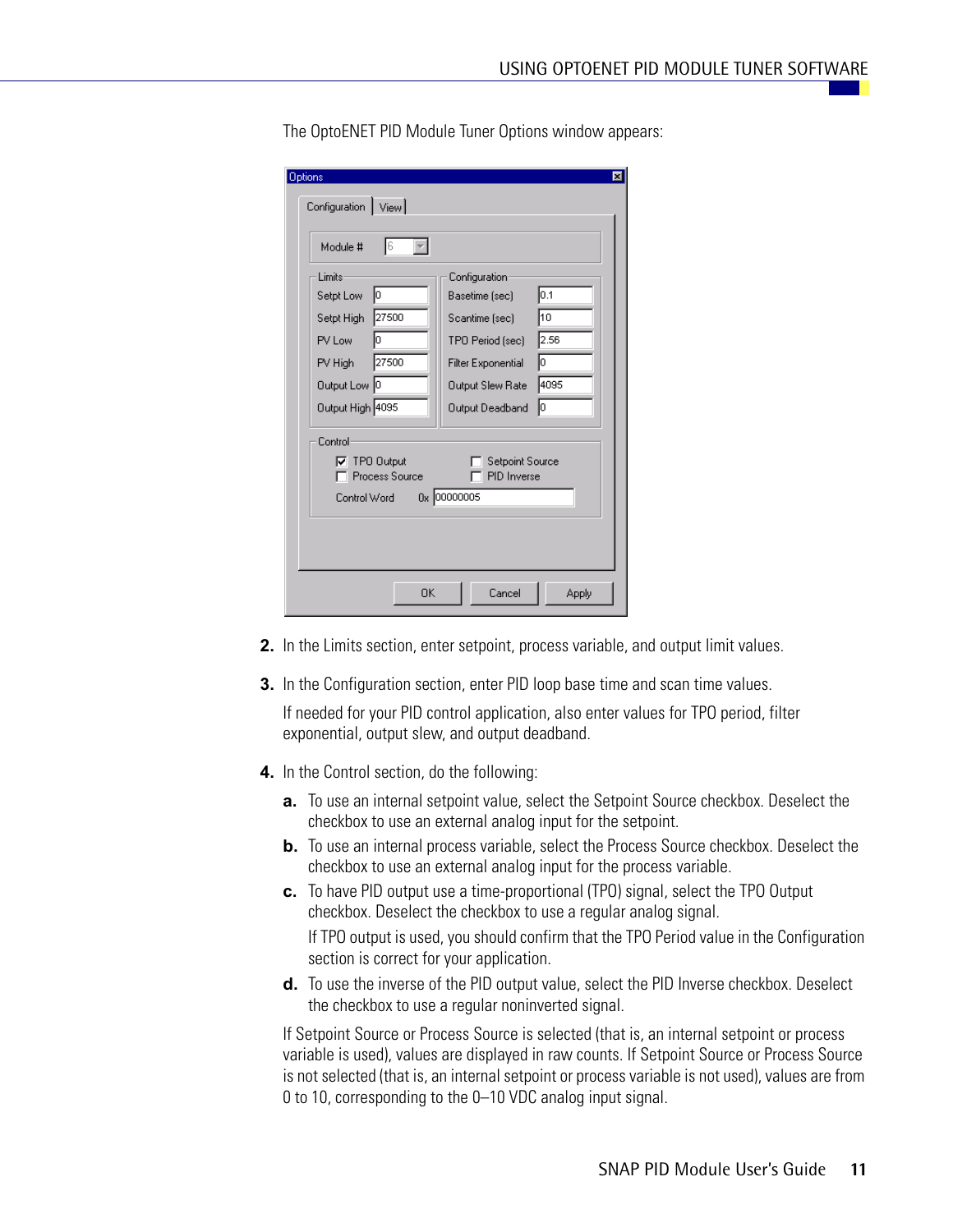Note that the hexadecimal control word in the Options window changes to reflect the changes you make to control settings.

**5.** (Optional) To hide or display graphed values on the trend chart, click the View tab and in the Pens section select or deselect the PV (Input), Setpoint, and Output checkboxes.

All values are graphed by default.

- **6.** (Optional) To change the colors used for graphed values, click the View tab and click the color box next to each value, select a color, and click OK.
- **7.** Click OK to close the Options window.
- **8.** In the OptoENET PID Module Tuner main window, enter values for the following terms in the corresponding fields:
	- **P**—Gain (proportional)
	- **I**—Integral
	- **D**—Derivative
	- **SP**—Setpoint

|    | <b>Tuning Parameters</b> |
|----|--------------------------|
| P  | 1.000                    |
|    | 4.000                    |
| D  | 0.0000                   |
| SP | 5.000                    |
|    | Apply                    |
|    |                          |

If you need to calculate starting P, I, D, and SP values, use the PID velocity algorithm shown on

[page 17.](#page-20-1) You can also start PID calculations using the default P, I, D, and SP values that appear in these fields and then adjust the terms as you tune the PID loop.

**9.** Click Apply.

#### <span id="page-15-0"></span>**Step 3—Run PID Calculations**

**1.** In the Ethernet Connection section of the main window, click Scan to start receiving PID module values from the SNAP Ethernet brain.

The Connection Status indicator in the lower right-hand corner of the window turns green, and the Trend chart starts graphing process variable, setpoint, and output values.

**2.** Click Auto Mode to start running PID calculations on the SNAP-PID-V module.

The PID calculation status indicator in the lower right-hand corner of the window turns green.



**3.** To view calculated PID values that are not shown in the main window, click Debug.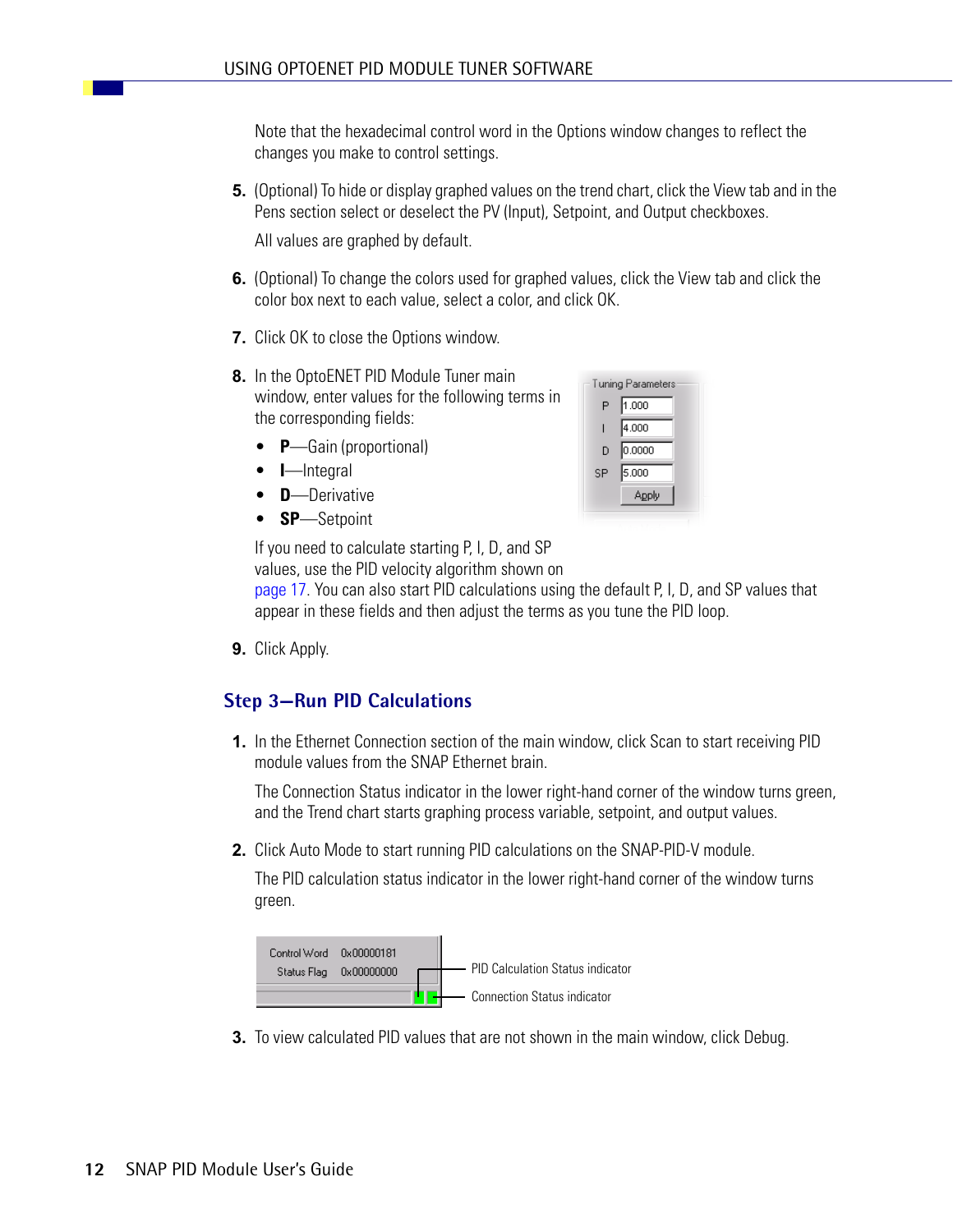The Debug window appears.

| Debug        |                   | ×   |
|--------------|-------------------|-----|
| Current PV 2 | Current Error     | l-1 |
| Last PV      | Last Error        | lo  |
| Old PV       | Output Change  -1 |     |
| ScanTime 27  | Output Value      | I٥  |

#### <span id="page-16-0"></span>**Step 4—Optimize PID Loop**

- **1.** Observe the graphed process variable (input), setpoint, and output values on the chart.
- **2.** To see the coordinate values for a point on the graph, just click on that point.

Coordinate values appear near the cursor. To measure distances between two points, click on the graph and then drag the mouse. Measurements will appear near the cursor. Examples of viewing coordinate values and measuring distances appear below.



- **3.** Enter new P, I, D, and SP values in the Tuning Parameters section if necessary, and then click Apply.
- **4.** Continue to observe the graphed values and change PID values until the PID loop is optimized.
- **5.** If you need to adjust PID loop scan time, base time, or the limit values you set earlier, do the following:
	- **a.** Click Manual Mode to stop PID calculations.
	- **b.** Click Options.
	- **c.** Change values in the Limits and Configuration sections as needed.
	- **d.** Click OK.
	- **e.** Click Auto Mode to start PID calculations again.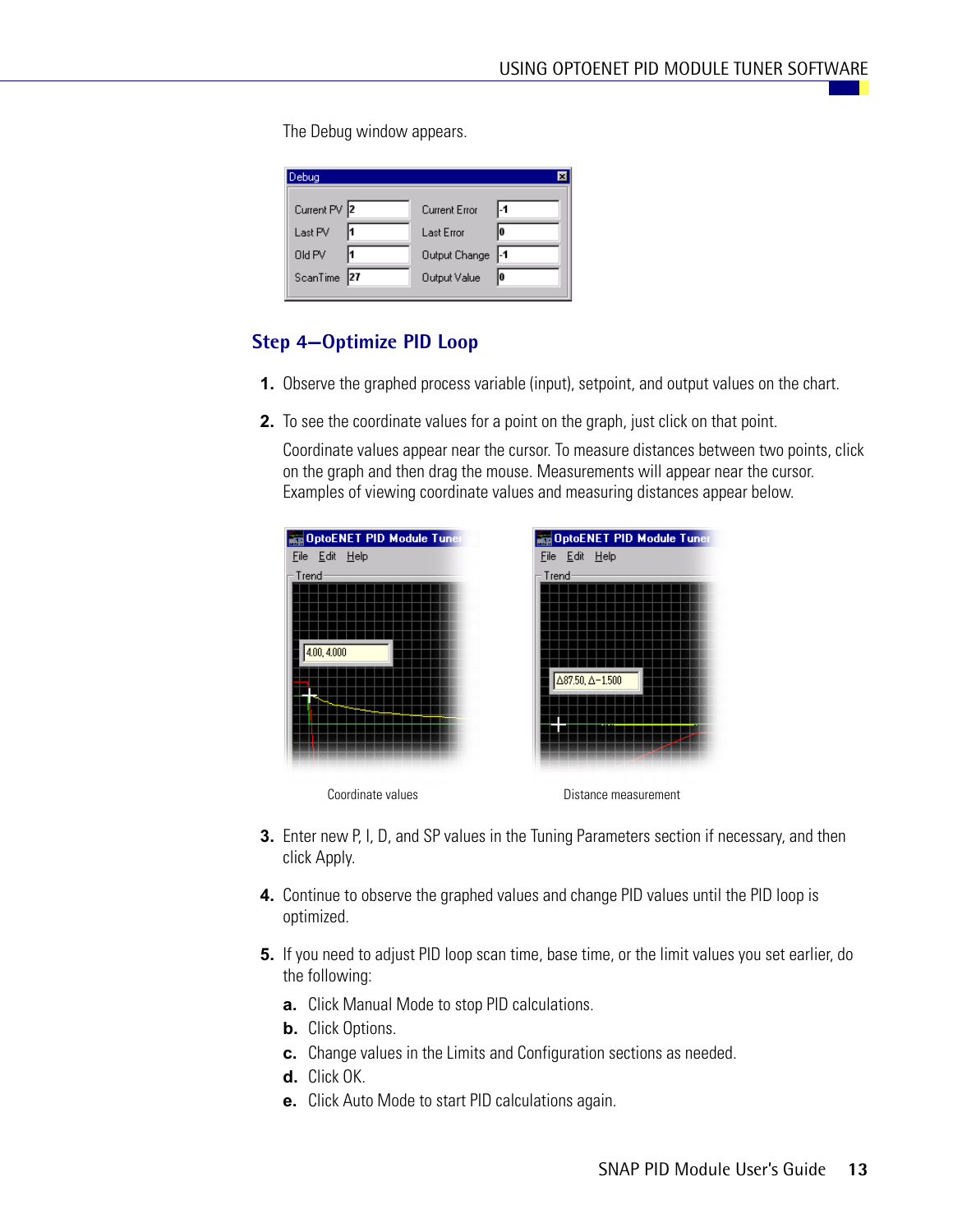**6.** When the PID loop is correctly optimized, click Disconnect to close the link to the Ethernet brain, and then select File→Exit to close OptoENET PID Module Tuner.

*IMPORTANT: Do not click Manual Mode before disconnecting the Ethernet link and closing OptoENET PID Module Tuner. This will stop the PID calculations that are running on the SNAP-PID-V module, and your PID loop will no longer be controlled by the PID module.*

## <span id="page-17-0"></span>**Saving PID Values to a Log File**

You can use OptoENET PID Module Tuner to create a log file that contains process variable, setpoint, output, and other PID values. To create the log file, do the following:

- **1.** Select the Log File checkbox in the OptoENET PID Module Tuner main window.
- **2.** In the file dialog box that appears, enter a name for the file, choose the location where you want to save it, and then click Save.

Whenever PID values are graphed in the main window, OptoENET PID Module Tuner will record the data listed below in an ASCII text file that you can open using a spreadsheet, word processor, or other software application.

- PID calculation date and time
- **Setpoint**
- Gain
- Integral
- Derivative
- Current process variable
- Last process variable
- Oldest process variable
- Current error
- Last error
- Output change
- Output value
- Time remaining to next scan/PID calculation

# <span id="page-17-1"></span>**Using the SNAP PID Module with OptoControl**

The SNAP-PID-V module can be used as an analog input module with Opto 22's OptoControl industrial automation software. OptoControl R3.1d or newer is required to use the SNAP-PID-V with OptoControl. Contact Opto 22 Product Support for additional information. Contact information appears on [page 2.](#page-5-3)

### <span id="page-17-2"></span>**Using Analog Inputs**

In OptoControl you can configure two types of analog input points with the SNAP-PID-V. Both types of input points can range from 0 to 100 percent; one type is scalable and the other is not.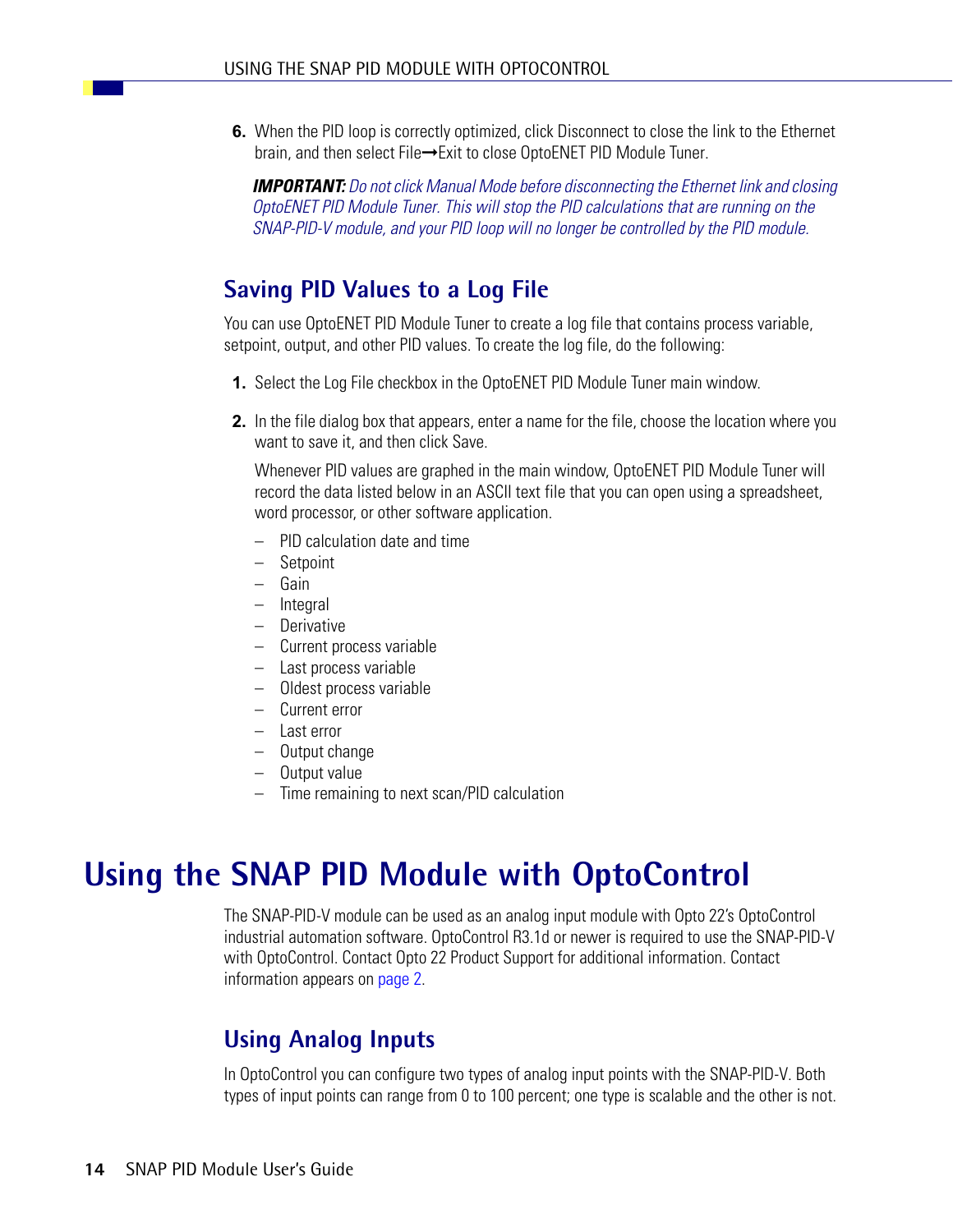### <span id="page-18-0"></span>**Accessing PID Variables**

PID variables from the SNAP-PID-V are stored in the SNAP-B3000-ENET's memory map, and can be accessed from OptoControl using the commands listed below. See Opto 22 form 725, the *OptoControl Command Reference,* for more information about these commands.

- Read Numeric Variable from I/O Memory Map
- Write Numeric Variable to I/O Memory Map
- Read Numeric Table from I/O Memory Map
- Write Numeric Table to I/O Memory Map

#### <span id="page-18-1"></span>**Finding a PID Module Memory Map Address**

To determine the hexadecimal memory map address for a particular PID module variable:

- **1.** Open ioManager and select the SNAP Ethernet brain on the same rack as the PID module.
- **2.** Click the PID button and select Module from the submenu.
- **3.** At the top of the PID Module window select the PID module that will be used with OptoControl.

The memory map address appears to the right of the variable's description.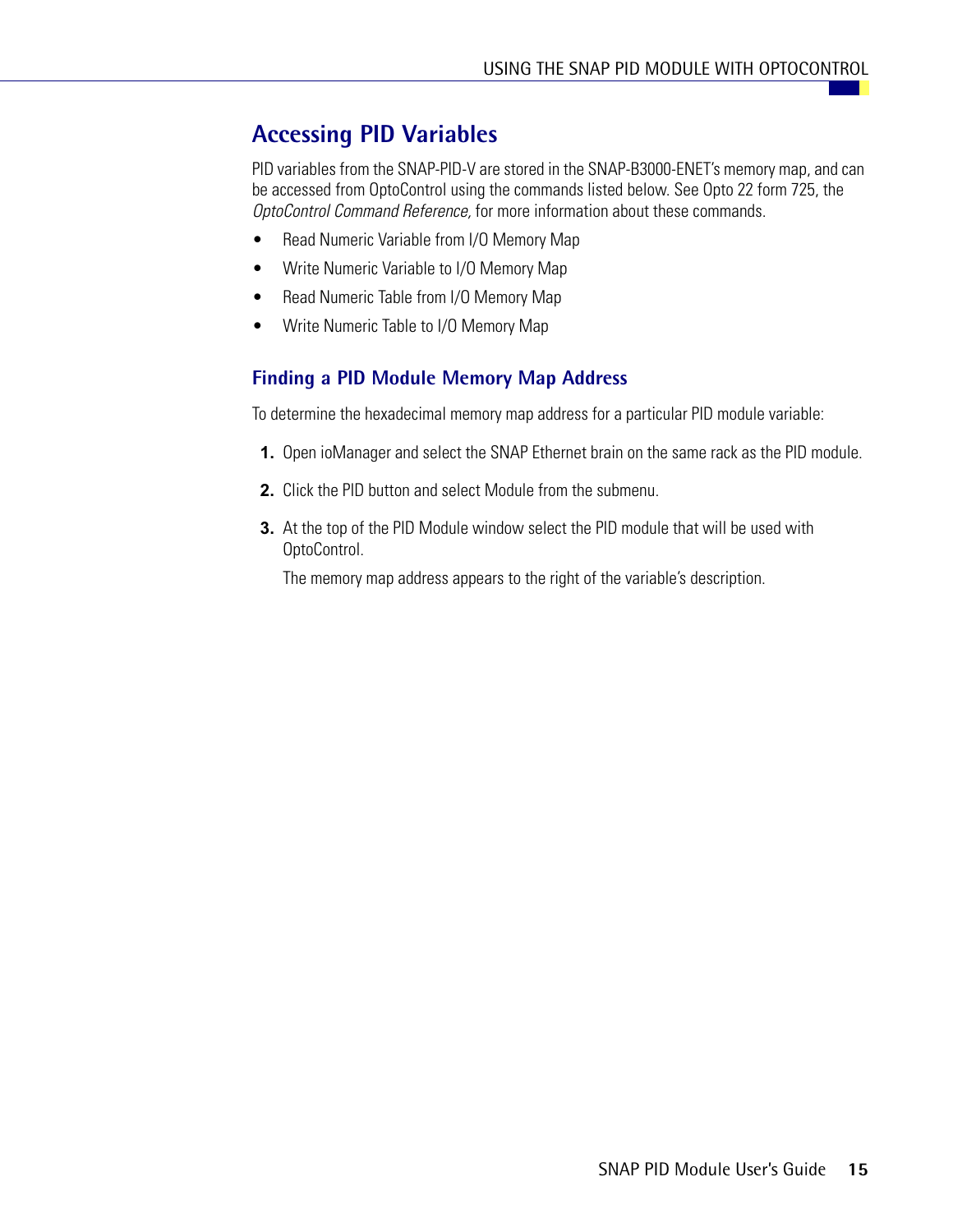# <span id="page-19-0"></span>**Removing a SNAP PID Module**

To remove a SNAP PID module, use the SNAP module tool that came with the module.

**1.** Holding the SNAP module tool as shown in the illustration at right, insert it into the notch at the base of the module.

*NOTE: If you are facing the rack with the brain on the left side, the notch is on the back of the module.*

**2.** Squeeze the module tool against the module to open the release latch, and pull straight up on the module to remove it.



# <span id="page-19-1"></span>**Troubleshooting**

If you encounter problems using the SNAP-PID-V, please review the information below for solutions to common problems. If this information does not solve your problem, contact Opto 22 Product Support. Contact information is found on [page 2](#page-5-3) of this guide.

### <span id="page-19-2"></span>**Ethernet Brain Communications**

If you are having trouble establishing an Ethernet network connection with the SNAP Ethernet brain, refer to the Troubleshooting section in Opto 22 form # 1112, the *SNAP Ethernet Brain User's Guide.* If Ethernet communications problems continue after you have tried the solutions in that guide, contact Opto 22 Product Support for assistance.

### <span id="page-19-3"></span>**SNAP PID Module Access**

Check the following items if there are problems accessing the PID module on the SNAP rack:

• Check that the correct kernel version is installed on the SNAP Ethernet brain. See "Check [Brain Compatibility" on page 3](#page-6-1) for instructions on how to check the Ethernet brain's kernel version.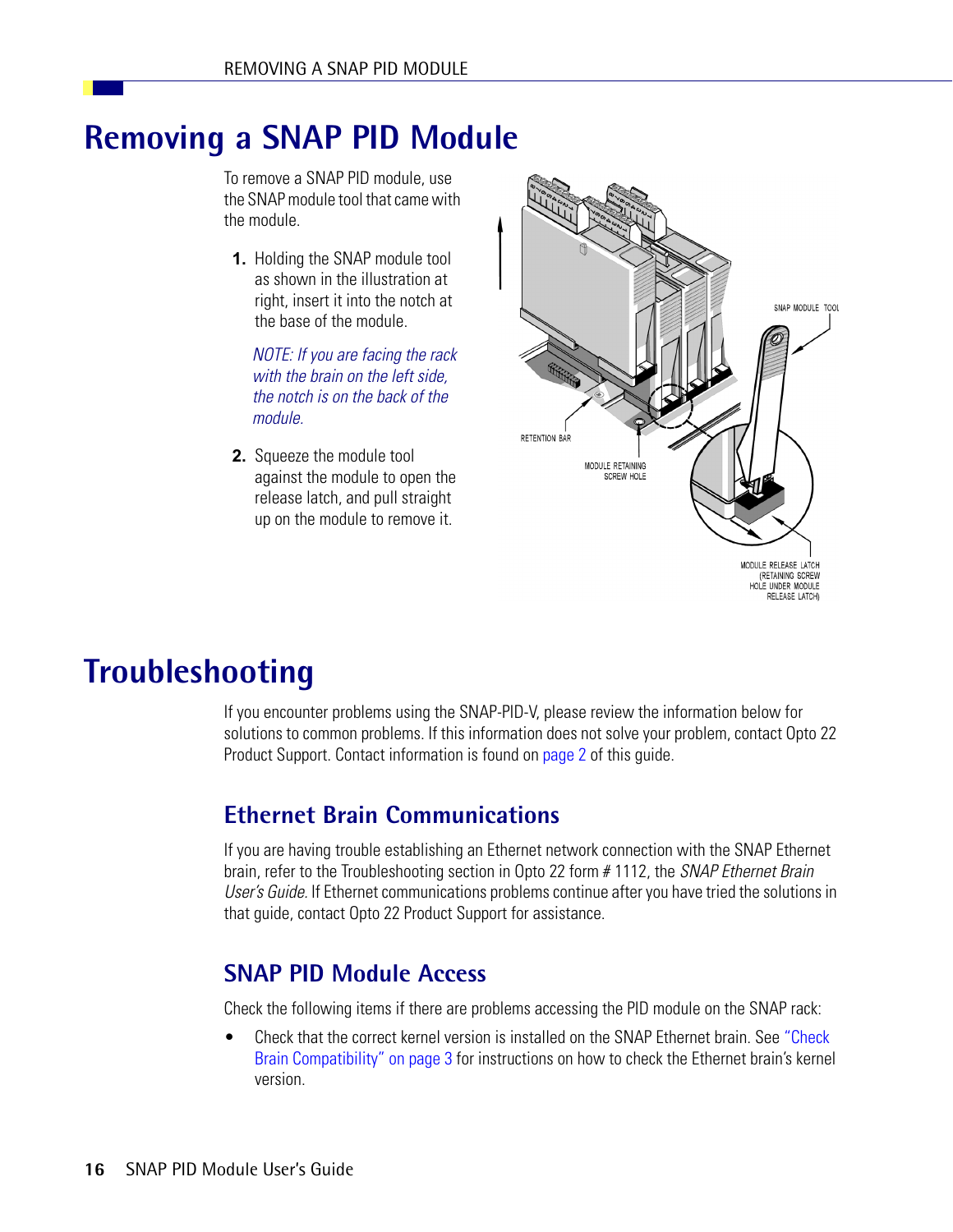- Confirm that the module is plugged firmly into the mounting rack. For applications where vibration or thermal expansion and contraction may be a consideration, it may be beneficial to use screws to attach the PID and other SNAP modules to the SNAP mounting rack.
- If PID information doesn't appear in the ioManager PID Module screen or when using OptoENET PID Module Tuner, do the following:
	- Check that the correct module location on the mounting rack is selected in ioManager's PID Module screen.
	- Confirm that signal input and output wiring is correctly connected to the module's screw terminal connector. See ["Attach Input and Output Wiring" on page 5](#page-8-0) for wiring information.

# <span id="page-20-0"></span>**SNAP PID Module Reference**

#### <span id="page-20-1"></span>**PID Velocity Algorithm**

The SNAP-PID-V module uses the following PID velocity algorithm:

```
Change in output = Gain \times (A + B - C)
```
*where*  $A = (Error at t_0) - (Error at t_1)$ 

 $B = ((Error at t<sub>0</sub>) / Integral ratio)$ 

C = (Derivative ratio  $\times$  (PV input at t<sub>0</sub>) – (2  $\times$  PV input at t<sub>1</sub>) + (PV input at t<sub>2</sub>))

*and* Error = Setpoint – PV

- t = Scan time (the time between setpoint and process variable readings)
- $t_0$  = Time when the scan timer reaches zero. This is when PID is calculated.
- $t_1$  = The last time the scan timer reached zero, or  $(t_0 t)$ .

 $t_2$  = The second-to-last time the scan timer reached zero, or  $(t_0 - (2 \times t))$ .

**PV** = Process Variable (the input signal)

**Integral ratio** = Integral / Scan time

**Derivative ratio** = Derivative / Scan time

Setpoint and process variable readings are taken when the scan timer reaches zero and the PID calculation is made.

#### <span id="page-20-2"></span>**PID Control Word**

The SNAP-PID-V module's control settings are configured by modifying a single hexadecimal *control word.* When using ioManager software you need to use the control word to configure the PID module. When using OptoENET PID Module Tuner, it isn't necessary to enter a control word since control settings are made using the software's user interface.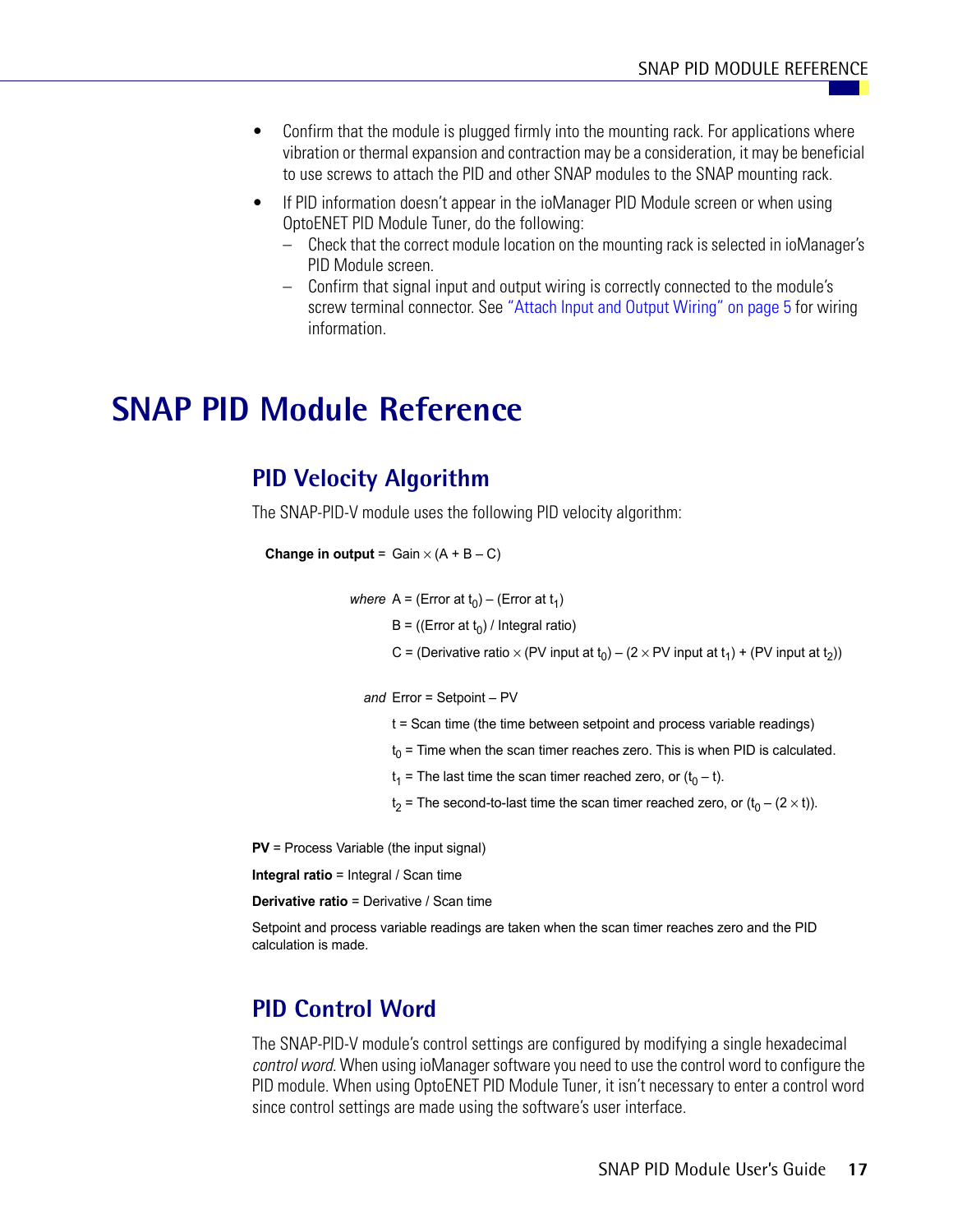#### <span id="page-21-0"></span>**Defining a PID Control Word**

To determine a hexadecimal control word for a particular combination of control settings, do the following:

- **1.** In the table ["Control Word Bits" on page 18,](#page-21-1) identify the bits that correspond to the parameters you want to set.
- **2.** For each bit you select, choose the binary value that corresponds to the control setting you want.
- **3.** Convert the binary values to hexadecimal to determine the PID control word.

For example, read the table below from top to bottom and right to left to see how you might figure out a control word that sets the PID mode to Auto (that is, by setting bit 7 to 1).

| Control word bits:                                  | 7654 | 321 |      | 7654 | 3210 |  |
|-----------------------------------------------------|------|-----|------|------|------|--|
| Binary data for each bit:   (bits 1-7 are not used) |      |     | 1000 | 0000 |      |  |
| Hexadecimal value:                                  |      |     |      |      |      |  |
| Enter this control word:                            |      |     | 80   |      |      |  |

Note that the leading zeros do not need to be entered; in this example, entering "80" in the Control Word field is sufficient. See ["Binary/Hexadecimal Conversion Chart" on page 25](#page-28-0) for a table of 4-bit binary data and equivalent hexadecimal values.

#### <span id="page-21-1"></span>**Control Word Bits**

| <b>Bit</b>     | <b>Bit Name and Description</b>                                                                                                                                                                                                                                  | <b>Default</b>            | To Modify,<br>Use Mode |
|----------------|------------------------------------------------------------------------------------------------------------------------------------------------------------------------------------------------------------------------------------------------------------------|---------------------------|------------------------|
| $\mathbf{0}$   | (not used)                                                                                                                                                                                                                                                       | n/a                       | n/a                    |
| $\overline{1}$ | (not used)                                                                                                                                                                                                                                                       | n/a                       | n/a                    |
| $\overline{2}$ | <b>TPO Output</b><br>Sets PID output to use analog or TPO signals.<br>$0 =$ Analog PID output. The analog output value is set to the Low<br>Output Limit.<br>1 = TPO PID output. The TPO output is set to the High Output<br>Limit.                              | 0<br>(analog<br>output)   | Manual                 |
| 3              | <b>Process Variable Source</b><br>Sets an internal or external source for the process variable value.<br>$0$ = Process variable obtained from external analog source<br>connected to SNAP-PID-V channel 1.<br>1 = Process variable obtained from internal value. | 0<br>(external<br>source) | Manual                 |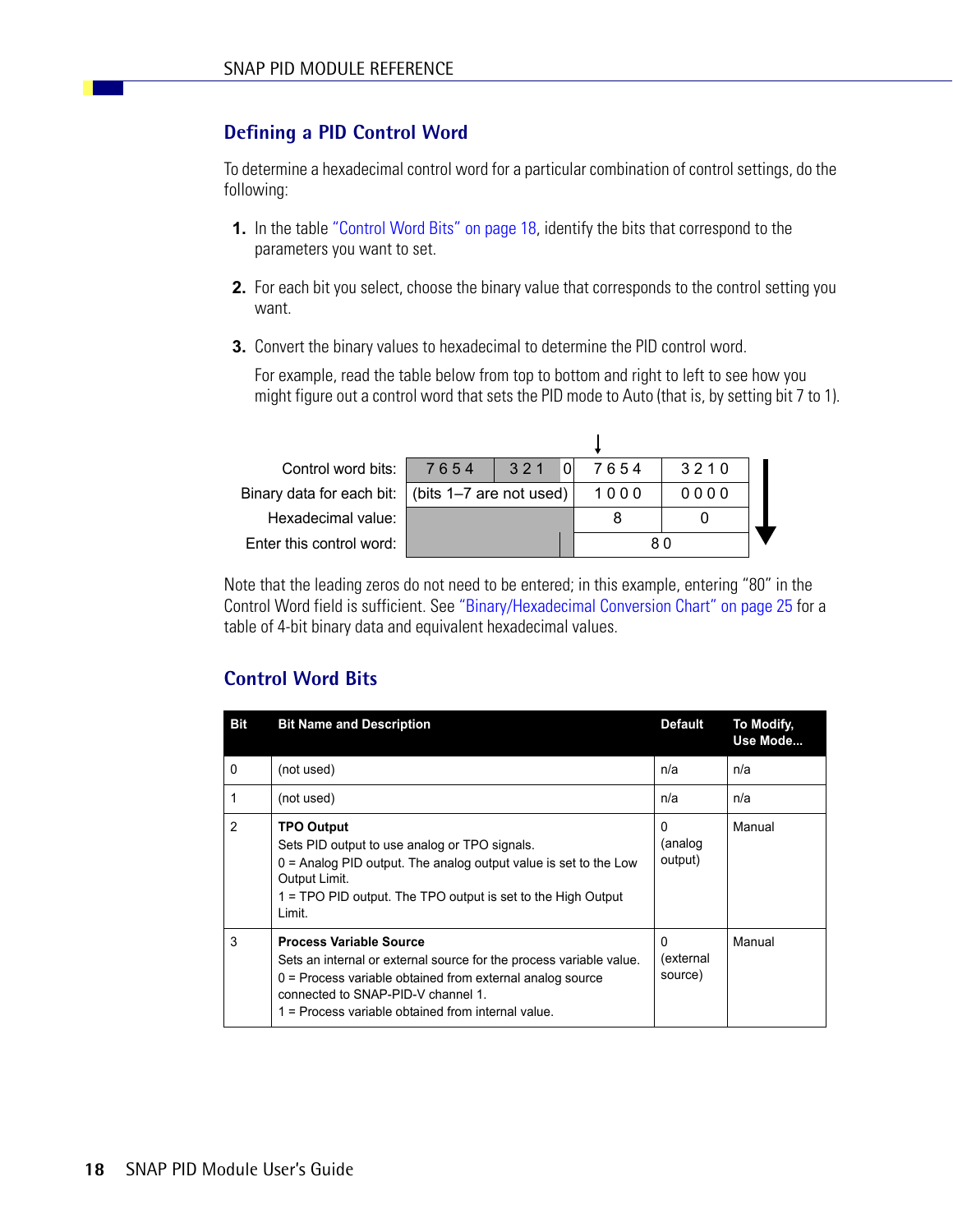| <b>Bit</b> | <b>Bit Name and Description</b>                                                                                                                                                                                                                                                                                                                                                                                                                                                                                                                                                                                                                                                                                                                                                                                                                                                                                                                                                                                                                                        | <b>Default</b>                   | To Modify,<br>Use Mode |
|------------|------------------------------------------------------------------------------------------------------------------------------------------------------------------------------------------------------------------------------------------------------------------------------------------------------------------------------------------------------------------------------------------------------------------------------------------------------------------------------------------------------------------------------------------------------------------------------------------------------------------------------------------------------------------------------------------------------------------------------------------------------------------------------------------------------------------------------------------------------------------------------------------------------------------------------------------------------------------------------------------------------------------------------------------------------------------------|----------------------------------|------------------------|
| 4          | <b>PID Inverse</b><br>Sets PID output to use an inverted or non-inverted signal.<br>$0 =$ PID output is not inverted.<br>1 = PID output is inverted. Inversion occurs only after the PID<br>calculation has occurred. For the PID module, output limits and<br>outputs made in Manual mode are absolute values and are not<br>inverted.                                                                                                                                                                                                                                                                                                                                                                                                                                                                                                                                                                                                                                                                                                                                | 0<br>(not<br>inverted)           | Manual                 |
| 5          | (not used)                                                                                                                                                                                                                                                                                                                                                                                                                                                                                                                                                                                                                                                                                                                                                                                                                                                                                                                                                                                                                                                             | n/a                              | n/a                    |
| 6          | (not used)                                                                                                                                                                                                                                                                                                                                                                                                                                                                                                                                                                                                                                                                                                                                                                                                                                                                                                                                                                                                                                                             | n/a                              | n/a                    |
| 7          | <b>PID Mode</b><br>Sets SNAP-PID-V module's calculation mode (Auto/On or<br>Manual/Off).<br>$0 =$ Manual mode (Off). The PID scan timer is stopped and reset.<br>Any current PID calculations are cancelled, and all PID variables<br>are reinitialized. PID output value is sent to either current or voltage<br>outputs. Changes to all PID variables and control bits are allowed,<br>as well as direct writes to PID output.<br>Note: If the Process Quality status flag bit is set, Auto mode cannot<br>be used until the flag is cleared.<br>1= Auto mode (On). The PID scan timer is active, and PID values<br>are calculated and executed. PID output value is sent<br>simultaneously to both current and voltage outputs as a percent of<br>the output scale. Changes to scantime variables are ignored, and<br>will result in an error. Changes to control bits are allowed except<br>where noted. Direct writes to PID output is not allowed.<br>Note: If the Process Quality status flag bit is set, PID output stops<br>and PID mode is forced to Manual. | $\mathbf{0}$<br>(Manual/<br>Off) | n/a                    |
| $0^*$      | <b>Setpoint Source</b><br>Sets an internal or external source for the setpoint value.<br>0 = Setpoint obtained from external analog source connected to<br>SNAP-PID-V channel 0.<br>1 = Setpoint obtained from internal value.                                                                                                                                                                                                                                                                                                                                                                                                                                                                                                                                                                                                                                                                                                                                                                                                                                         | $\Omega$<br>(external<br>source) | Manual or Auto         |
| $1*$       | (not used)                                                                                                                                                                                                                                                                                                                                                                                                                                                                                                                                                                                                                                                                                                                                                                                                                                                                                                                                                                                                                                                             | n/a                              | n/a                    |
| $2^*$      | (not used)                                                                                                                                                                                                                                                                                                                                                                                                                                                                                                                                                                                                                                                                                                                                                                                                                                                                                                                                                                                                                                                             | n/a                              | n/a                    |
| $3^*$      | (not used)                                                                                                                                                                                                                                                                                                                                                                                                                                                                                                                                                                                                                                                                                                                                                                                                                                                                                                                                                                                                                                                             | n/a                              | n/a                    |
| $4^*$      | (not used)                                                                                                                                                                                                                                                                                                                                                                                                                                                                                                                                                                                                                                                                                                                                                                                                                                                                                                                                                                                                                                                             | n/a                              | n/a                    |
| $5^\star$  | (not used)                                                                                                                                                                                                                                                                                                                                                                                                                                                                                                                                                                                                                                                                                                                                                                                                                                                                                                                                                                                                                                                             | n/a                              | n/a                    |
| $6^\star$  | (not used)                                                                                                                                                                                                                                                                                                                                                                                                                                                                                                                                                                                                                                                                                                                                                                                                                                                                                                                                                                                                                                                             | n/a                              | n/a                    |
| $7^*$      | (not used)                                                                                                                                                                                                                                                                                                                                                                                                                                                                                                                                                                                                                                                                                                                                                                                                                                                                                                                                                                                                                                                             | n/a                              | n/a                    |

\* Second 8-bit byte in control word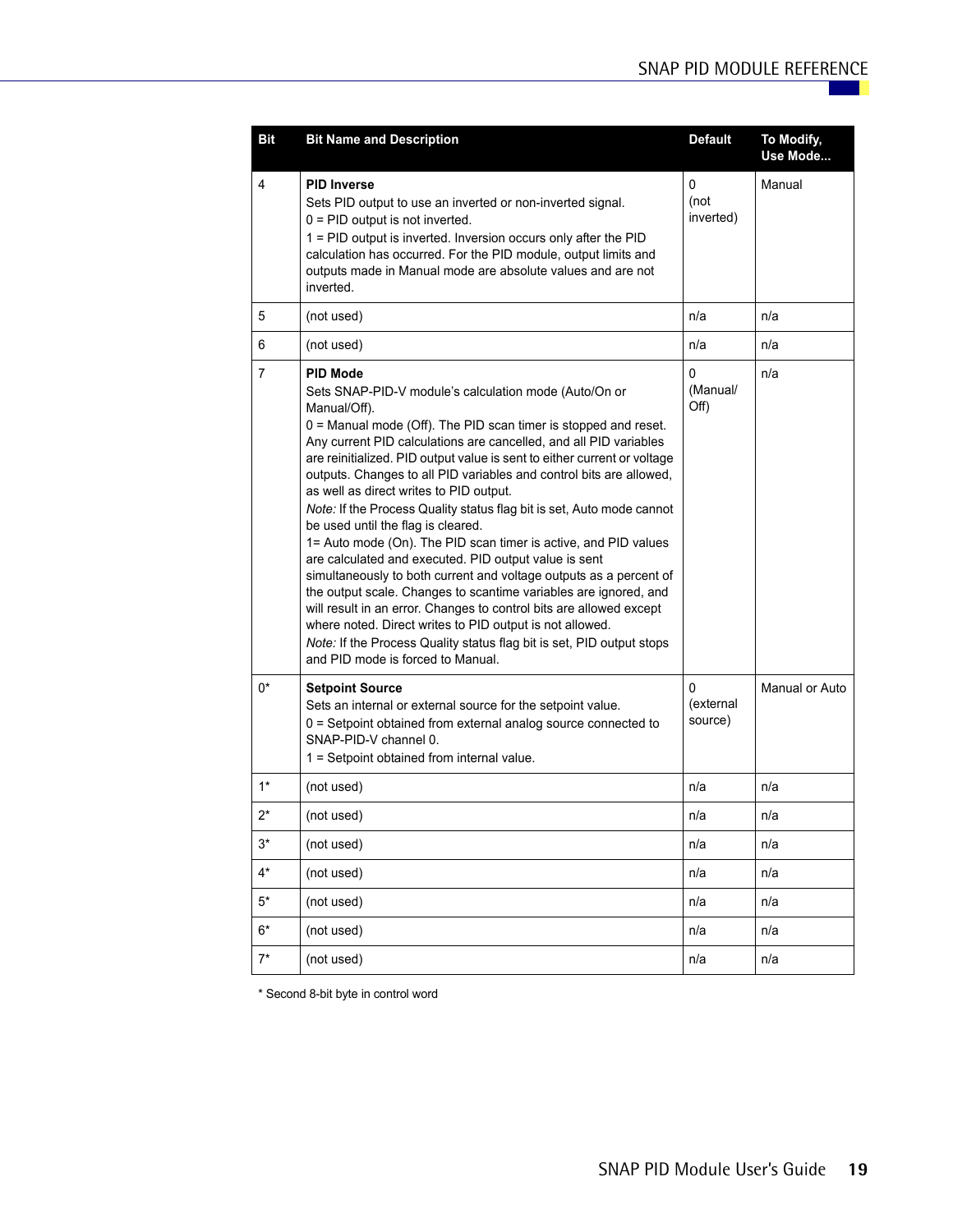## <span id="page-23-0"></span>**PID Variables**

PID variables are used to hold the parameters that you enter using ioManager software, and also to hold values calculated by the PID module. Unless otherwise indicated, all variables are entered in raw counts.

#### <span id="page-23-1"></span>**Variables Requiring Calculation**

If you use ioManager software to enter PID values and other settings for the SNAP-PID-V, you must calculate in advance the variables listed in the following table. When using OptoENET PID Module Tuner software, these calculations are done automatically.

| Variable                                                         | <b>Description</b>                                                                                                                                                                                                                                                                                                                                                                                                                                                           | <b>Default</b> | <b>To Modify,</b><br>Use Mode |
|------------------------------------------------------------------|------------------------------------------------------------------------------------------------------------------------------------------------------------------------------------------------------------------------------------------------------------------------------------------------------------------------------------------------------------------------------------------------------------------------------------------------------------------------------|----------------|-------------------------------|
| Scantime Base<br>(also called Scantime<br>Resolution)            | This variable is used to calculate the PID loop basetime<br>using the following formula:<br>Basetime (sec.) = .01 x (1 + Scantime Base)<br>Enter the basetime value you want to use for your PID<br>loop in the formula and then solve for Scantime Base<br>using the following equation:<br>Scantime Base = (Basetime / .01) - 1<br>Enter the result in the Scantime Base field in<br>ioManager's PID Module window.<br>Range: 0-255 (10 ms to 2.6 sec.)                    | 100 ms         | Manual                        |
| <b>Scantime Mult</b><br>(also called Scantime<br>Multiplier)     | This variable is used to calculate the PID loop scantime<br>using the following formula:<br>Scantime (sec.) = Basetime x (Scantime Mult + 1)<br>Enter the scantime value you want to use for your PID<br>loop in the formula and then solve for Scantime Mult<br>using the following equation:<br>Scantime Mult = (Scantime / Basetime) - 1<br>Enter the result in the Scantime Mult field in<br>ioManager's PID Module window.<br>Range: 0-65535 (10 ms to 1.8 hr.)         | $10$ sec.      | Manual                        |
| <b>TPO Period Mult</b><br>(also called TPO<br>Period Multiplier) | This variable sets the period of the PID module's TPO<br>output using the following formula:<br>TPO Period = $(1 + TPO$ Period Mult) x 256<br>Enter the TPO period value you want to use for your<br>PID loop in the formula and then solve for TPO Period<br>Mult using the following equation:<br>TPO Period Mult = (TPO Period / 256) - 1<br>Enter the result in the TPO Period Mult field in<br>ioManager's PID Module window.<br>Range: 0-255 (2.56 sec. to 10.92 min.) | 2.56 sec.      | Manual                        |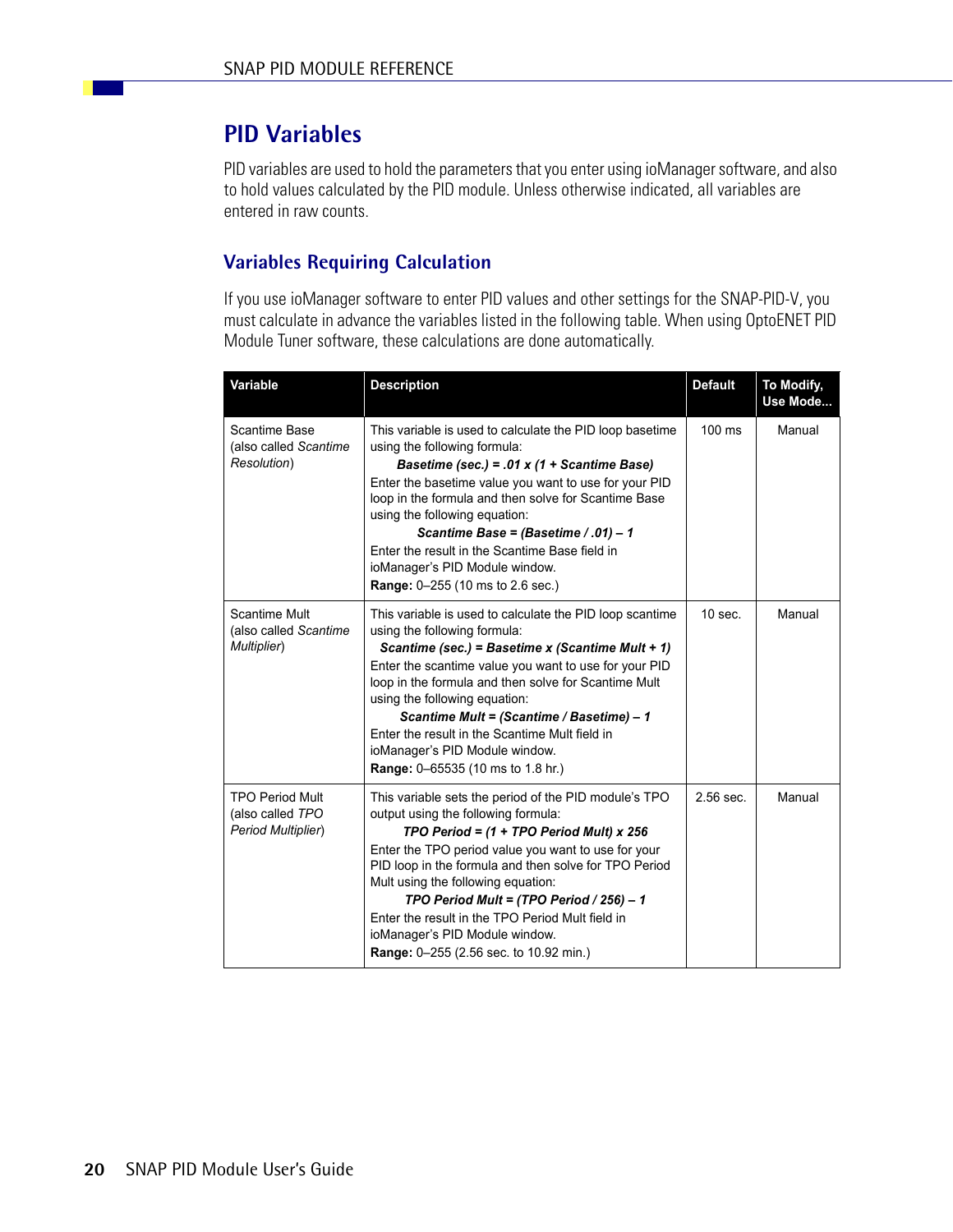| Variable                                                  | <b>Description</b>                                                                                                                                                                                                                                                                                                                                                                                             | <b>Default</b>   | To Modify,<br>Use Mode |
|-----------------------------------------------------------|----------------------------------------------------------------------------------------------------------------------------------------------------------------------------------------------------------------------------------------------------------------------------------------------------------------------------------------------------------------------------------------------------------------|------------------|------------------------|
| Tune, IntegRatio<br>(also called the<br>Integral Ratio)   | (IntegRatio) This variable sets the integral value used<br>for the PID module's PID calculations using the<br>following formula:<br>IntegRatio = Integral / Scantime<br>Enter the integral and scantime values you want to use<br>for your PID loop and then solve for IntegRatio. Enter<br>the result in the Tune, IntegRatio field in ioManager's<br>PID Module window.<br>Range: 0.000 to 255.996           | 4.000            | Manual or<br>Auto      |
| Tune, DerivRatio<br>(also called the<br>Derivative Ratio) | (DerivRatio) This variable sets the derivative value used<br>for the PID module's PID loop calculations using the<br>following formula:<br>DerivRatio = Derivative / Scantime<br>Enter the derivative and scantime values you want to<br>use for your PID loop and then solve for DerivRatio.<br>Enter the result in the Tune, DerivRatio field in<br>ioManager's PID Module window.<br>Range: 0.000 to 0.9992 | 0.000            | Manual or<br>Auto      |
| <b>Filter Exponential</b>                                 | This variable sets the filter exponential used for the<br>Process filtering or Setpoint filtering equation using the<br>following formula:<br>$y^{(t-0)} = (b \times y^{(t-1)} + (1-b) \times y(t-0))$<br>where:<br>$y^{(t-0)}$ = raw input data<br>$y^{(t-0)}$ = current filtered answer<br>$y^{(t-1)}$ = last filtered answer<br>b = filter exponential                                                      |                  |                        |
|                                                           | For Process filtering, the input to the filter is the raw<br>Process Variable. The output of this filter is used for the<br>Process Variable in the PID calculation.<br>Range: 0-255                                                                                                                                                                                                                           | 0<br>(no filter) | Manual or<br>Auto      |
|                                                           | For Setpoint filtering, the input to the filter is the raw<br>Setpoint value. The output of this filter is used for the<br>Setpoint value in the PID calculation.<br>Range: 0-255                                                                                                                                                                                                                              | 0<br>(no filter) | Manual or<br>Auto      |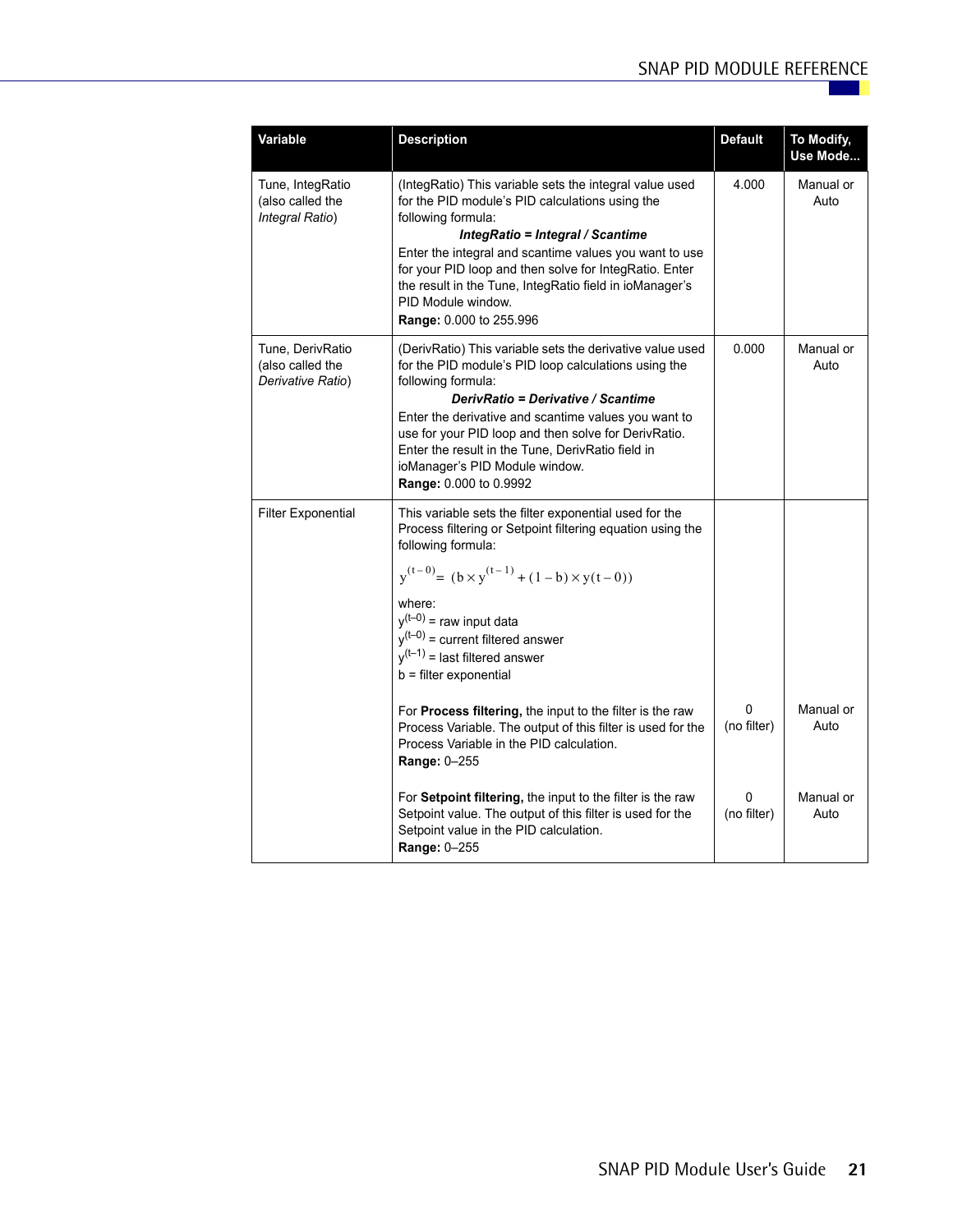#### <span id="page-25-0"></span>**Variables Not Requiring Calculation**

Values for the PID variables listed in the following table can be entered directly into ioManager software. It is not necessary to calculate these values in advance.

| Variable                                                                     | <b>Description</b>                                                                                                                                                                                                                                                                                                                                                 | <b>Default</b> | To Modify,<br>Use Mode |
|------------------------------------------------------------------------------|--------------------------------------------------------------------------------------------------------------------------------------------------------------------------------------------------------------------------------------------------------------------------------------------------------------------------------------------------------------------|----------------|------------------------|
| Output                                                                       | PID output value for analog or TPO outputs.<br>For analog output, this variable is the PID output value<br>written to the analog outputs, subject to the applicable<br>output limits.<br>Range: 0-4095 (0-10 VDC or 4-20 mA)                                                                                                                                       | 0              | Manual                 |
|                                                                              | For TPO output, this variable is the TPO duty cycle.<br>Range: 0 to 100%                                                                                                                                                                                                                                                                                           | 0%             | Manual                 |
| Tune, Proportional<br>(also called<br>Proportional Term, P<br>term, or Gain) | This is one of the four key values for PID loop tuning<br>(Gain, Integral, Derivative, and Setpoint).<br>Range: 0.000 to 255.996                                                                                                                                                                                                                                   | 1.000          | Manual or<br>Auto      |
| Setpoint<br>(also called SP)                                                 | The Setpoint value used in the PID calculation. You can<br>specify a setpoint value or select an external source for<br>the value using OptoENET PID Module Tuner software<br>or ioManager's PID Module window. See "Control Word<br>Bits" on page 18 for more information on PID module<br>control settings.<br>Range: 0 to 25000 (in raw counts)                 | 0              | Manual or<br>Auto      |
| Process Variable<br>(also called $P$ )                                       | The Process Variable value used in the PID calculation.<br>You can specify a process variable value or select an<br>external source for the value using OptoENET PID<br>Module Tuner software or ioManager's PID Module<br>window. See "Control Word Bits" on page 18 for more<br>information on PID module control settings.<br>Range: 0 to 25000 (in raw counts) | 0              | Manual or<br>Auto      |
| Setpoint Lo<br>(also called Setpt Low)                                       | Sets the Setpoint Lo limit. If the Setpoint input is less<br>than the Setpoint Lo limit, it is clamped to this limit. If<br>this condition occurs, the Setpoint Lo status flag will<br>also be set. The Setpoint Lo limit must be less than or<br>equal to the Setpoint Hi limit, or an error will occur.<br>Range: 0 to 25000 (in raw counts)                     | 0              | Manual or<br>Auto      |
| Setpoint Hi<br>(also called Setpt<br>High)                                   | Sets the Setpoint Hi limit. If the Setpoint input is greater<br>than the Setpoint Hi limit, it is clamped to this limit. If this<br>condition occurs, the Setpoint Hi status flag will also be<br>set. The Setpoint Hi limit must be greater than or equal<br>to the Setpoint Lo limit, or an error will occur.<br>Range: 0 to 25000 (in raw counts)               | 27500          | Manual or<br>Auto      |
| Process Lo<br>(also called PV Low)                                           | Sets the Process Lo alarm. If the Process Variable input<br>is less than the Process Lo alarm, the Process Lo and<br>Process Quality flags are set. This occurs when the PID<br>is calculated. The Process Lo alarm must be less than<br>or equal to the Process Hi alarm.<br>Range: 0 to 25000 (in raw counts)                                                    | 0              | Manual or<br>Auto      |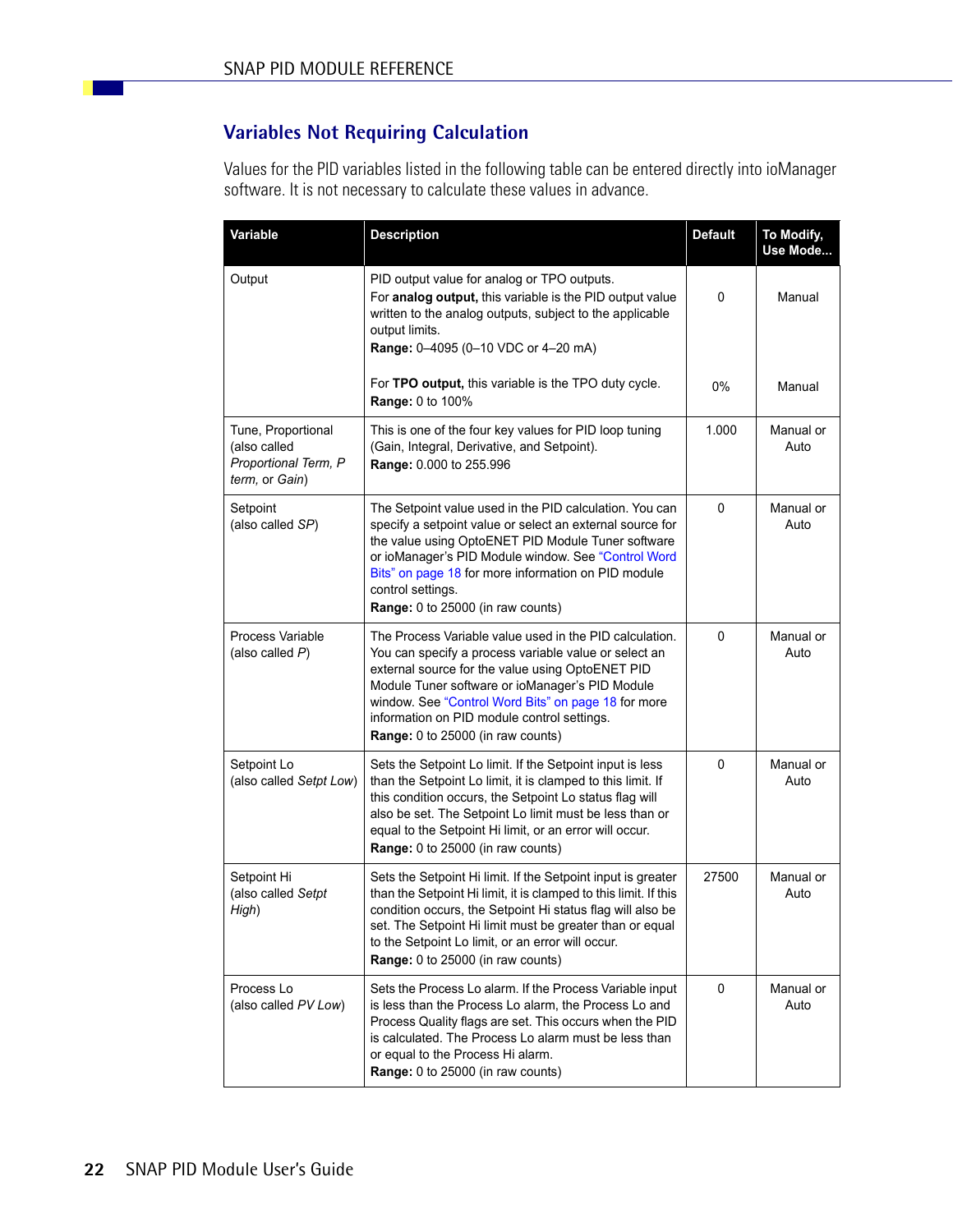| Variable                                                      | <b>Description</b>                                                                                                                                                                                                                                                                                                                                             | <b>Default</b> | To Modify,<br>Use Mode |
|---------------------------------------------------------------|----------------------------------------------------------------------------------------------------------------------------------------------------------------------------------------------------------------------------------------------------------------------------------------------------------------------------------------------------------------|----------------|------------------------|
| Process Hi<br>(also called PV High)                           | Sets the Process Hi alarm. If the Process Variable input<br>is greater than the Process Hi alarm, the Process Hi<br>and Process Quality flags are set. This occurs when the<br>PID is calculated. The Process Hi alarm must be greater<br>than or equal to the Process Lo alarm.<br>Range: 0 to 25000 (in raw counts)                                          | 27500          | Manual or<br>Auto      |
| Output Lo<br>(also called Output<br>Low)                      | Sets the Output Lo limit. If a PID output is calculated<br>that is below the Output Lo limit, the output is clamped<br>to the limit and the Output Lo flag is set. The Output Lo<br>limit must be less than or equal to the Output Hi limit.<br><b>Range: 0 to 4095</b>                                                                                        | $\mathbf{0}$   | Manual or<br>Auto      |
| Output Hi<br>(also called Output<br>High)                     | Sets the Output Hi limit. If a PID output is calculated that<br>is above the Output Hi limit, the output is clamped to the<br>limit and the Output Hi flag is set. The Output Hi limit<br>must be greater than or equal to the Output Lo limit.<br><b>Range: 0 to 4095</b>                                                                                     | 4095           | Manual or<br>Auto      |
| Output Slew Rate                                              | Limits the maximum change in peak output that occurs<br>each time the PID is calculated. This variable can be<br>used to minimize PID overshoot when there is a large<br>change in a setpoint step. Changes to this limit take<br>effect the next time the PID is calculated.<br><b>Range: 0 to 4095</b>                                                       | 4095           | Manual or<br>Auto      |
| <b>Output Limit</b><br>(also called Output<br>Limit Deadband) | This variable sets the minimum number of PID output<br>raw counts needed to cause the output to change. PID<br>changes that are less than or equal to the Output Limit<br>are ignored. This variable can be used to minimize wear<br>on control linkages. Changes to this limit take effect the<br>next time the PID is calculated.<br><b>Range: 0 to 4095</b> | $\Omega$       | Manual or<br>Auto      |

#### <span id="page-26-0"></span>**Read-Only Variables**

The following PID variables contain values that cannot be modified.

| Variable                 | <b>Description</b>                                                                                                               |
|--------------------------|----------------------------------------------------------------------------------------------------------------------------------|
| Status Flag              | Hexadecimal word that indicates the state of PID module status flags. See<br>"Status Flag Word" on page 24 for bit descriptions. |
| Current PID              | Process Variable used for the most recent PID calculation.                                                                       |
| Last PID                 | Process Variable used for the second most recent PID calculation.                                                                |
| Oldest PID               | Process Variable used for the third most recent PID calculation.                                                                 |
| <b>Current PID Error</b> | Calculated PID error (Setpoint – PV) used for the most recent PID calculation.                                                   |
| Last PID Error           | Calculated PID error (Setpoint – PV) used for the second most recent PID<br>calculation.                                         |
| Output Change            | Calculated change in PID output between most recent PID calculation and the<br>second most recent PID calculation in raw counts. |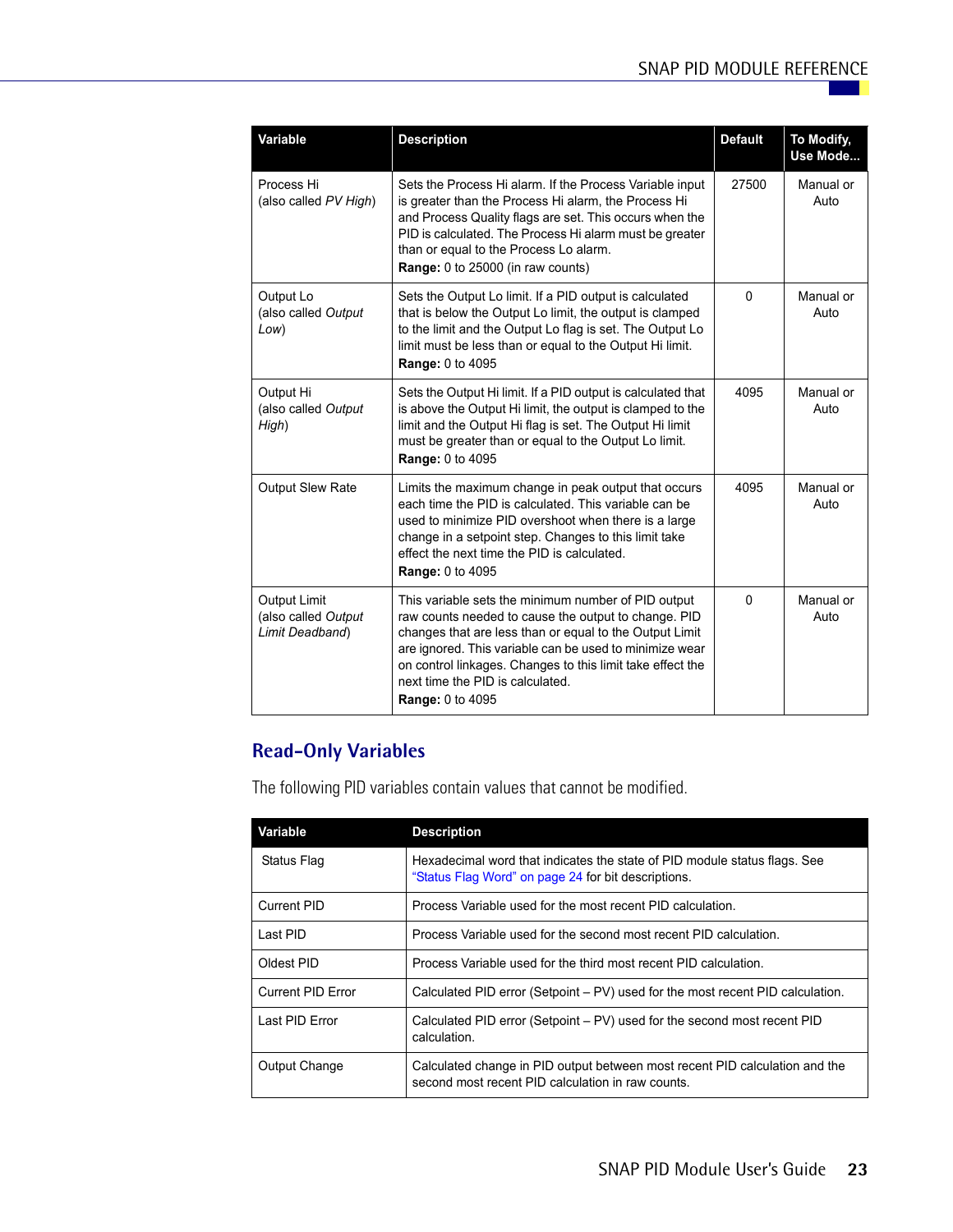| Variable           | <b>Description</b>                                          |
|--------------------|-------------------------------------------------------------|
| Output Value       | Most recently calculated PID output value in raw counts.    |
| Scantime Countdown | Time remaining until the next PID calculation is performed. |

## <span id="page-27-0"></span>**Status Flag Word**

A status flag *word* indicates the state of certain PID module parameters. A status flag word is a single hexadecimal word, similar to a PID control word, that displays the state of status flag bits. These bits are read-only and cannot be modified. Status flag bits are primarily used with ioManager's PID Module window, since OptoENET PID Module Tuner software displays this status information in the user interface.

#### <span id="page-27-1"></span>**Reading a Status Flag**

To read a hexadecimal status flag word, do the following:

- **1.** Break the 8-bit word into its two separate hexadecimal values.
- **2.** Convert each hexadecimal value into its corresponding binary data.
- **3.** Match the positions of each "1" in the binary data to a status flag bit.

The table below illustrates an example of these steps. Read the table from right to left to see how you might interpret a status flag word.

| Status flag word:  | 00000050 |      |  |
|--------------------|----------|------|--|
| Hexadecimal value: | ٠h       |      |  |
| Binary data:       | 0101     | 0000 |  |
| Status flag bits:  | 7654     | 3210 |  |
|                    |          |      |  |

This status flag word shows that bit 4, the Output Lo flag, and bit 6, the TPO Status flag, are set. See ["Binary/Hexadecimal Conversion Chart" on page 25](#page-28-0) for a table of binary data and equivalent hexadecimal values.

#### <span id="page-27-2"></span>**Status Flag Bits**

| <b>Bit</b> | <b>Flag Name and Description</b>                                                                                                                                                                                                                                                                   |
|------------|----------------------------------------------------------------------------------------------------------------------------------------------------------------------------------------------------------------------------------------------------------------------------------------------------|
| 0          | <b>Setpoint Lo</b><br>1 = Setpoint input is below the Setpoint Lo limit, and is clamped to that value for calculating PID<br>output. In Auto Mode, this flag is checked when PID output is calculated. If setpoint input re-enters<br>the normal range, the flag will clear at the next scan time. |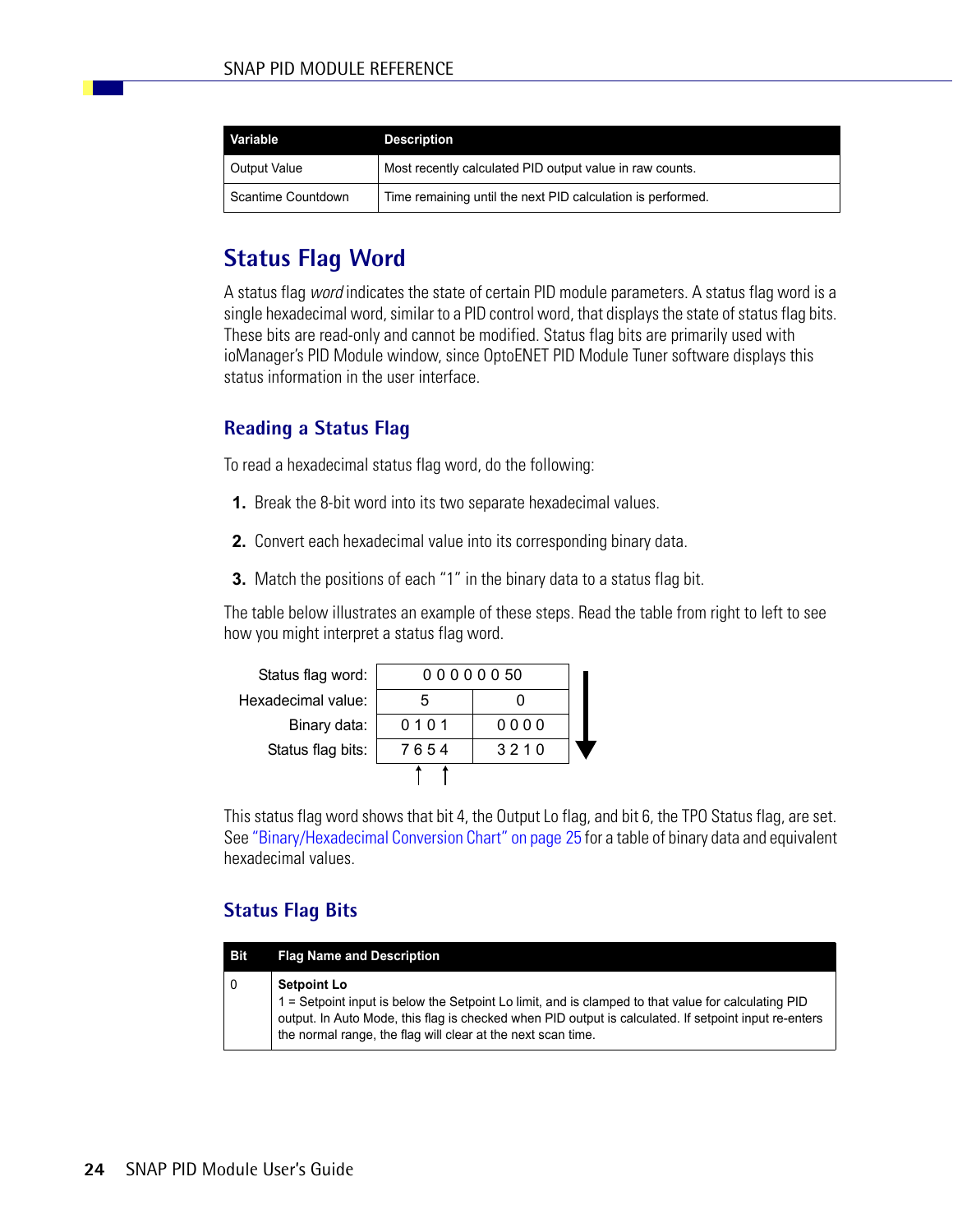| <b>Bit</b>     | <b>Flag Name and Description</b>                                                                                                                                                                                                                                                                                                                                                                                                                                                                                                                                                                                   |
|----------------|--------------------------------------------------------------------------------------------------------------------------------------------------------------------------------------------------------------------------------------------------------------------------------------------------------------------------------------------------------------------------------------------------------------------------------------------------------------------------------------------------------------------------------------------------------------------------------------------------------------------|
| 1              | <b>Setpoint Hi</b><br>1 = Setpoint input is above the Setpoint Hi limit and is clamped to that value for calculating PID<br>output. In Auto Mode, this flag is checked when PID output is calculated. If setpoint input re-enters<br>the normal range, the flag will clear at the next scan time.                                                                                                                                                                                                                                                                                                                  |
| 2              | Process Lo<br>1 = Process input is below the Process Lo limit and is not suitable for calculating PID output. In Auto<br>Mode, this flag is checked when PID output is calculated. When this flag is set, the Process Quality<br>flag is also set and the module is forced to Manual mode. The output will not change. After the<br>condition is fixed, you must change back to Auto Mode. The flag will clear when the PID output is<br>calculated.                                                                                                                                                               |
| 3              | <b>Process Hi</b><br>1 = Process input is above the Process Hi limit and is not suitable for calculating PID output. In Auto<br>Mode, this flag is checked when PID output is calculated. When this flag is set, the Process Quality<br>flag is also set and the module is forced to Manual mode. The output will not change. After the<br>condition is fixed, you must change back to Auto Mode. The flag will clear when the PID output is<br>calculated.                                                                                                                                                        |
| 4              | Output Lo<br>1 = Output is clamped to the Output Lo clamp value. In Auto Mode, this flag is checked when PID<br>output is calculated. This flag is for indication only and will clear when the output is above the clamp<br>value.                                                                                                                                                                                                                                                                                                                                                                                 |
| 5              | <b>Output Hi</b><br>1 = Output is clamped to the Output Hi clamp value. In Auto Mode, this flag is checked when PID<br>output is calculated. This flag is for indication only and will clear when the output is below the clamp<br>value.                                                                                                                                                                                                                                                                                                                                                                          |
| 6              | TPO Status<br>1 = TPO is in the "On" portion of the TPO period.<br>0 = TPO is in the "Off" portion of the TPO period.                                                                                                                                                                                                                                                                                                                                                                                                                                                                                              |
| $\overline{7}$ | <b>Process Quality</b><br>1 = Process input was not suitable for the PID calculation as it was calculated using the Hi/Lo<br>process limits. In Auto Mode, this flag is checked when PID output is calculated. If the flag is set, the<br>mode is forced to Manual. After the condition is fixed, you must change back to Auto Mode. The flag<br>will clear when the PID output is calculated.<br>If this flag is set after an initial powerup or reset command, the PID module failed to load variables<br>from its flash memory, and all configuration parameters and variables are at factory default settings. |

# <span id="page-28-0"></span>**Binary/Hexadecimal Conversion Chart**

For using PID module control words and reading status flags, use the following chart to convert binary data to and from hexadecimal (or "hex") values:

| <b>Binary Data</b> | Corresponding<br><b>Hex Value</b> | <b>Binary Data</b> | Correspo<br><b>Hex Valu</b> |
|--------------------|-----------------------------------|--------------------|-----------------------------|
| 0000               |                                   | 1000               | 8                           |
| 0001               |                                   | 1001               | 9                           |
| 0010               |                                   | 1010               | А                           |
| 0011               |                                   | 1011               | B                           |

| <b>Binary Data</b> | <b>Corresponding</b><br><b>Hex Value</b> |
|--------------------|------------------------------------------|
| 1000               | 8                                        |
| 1001               | 9                                        |
| 1010               | A                                        |
| 1011               | R                                        |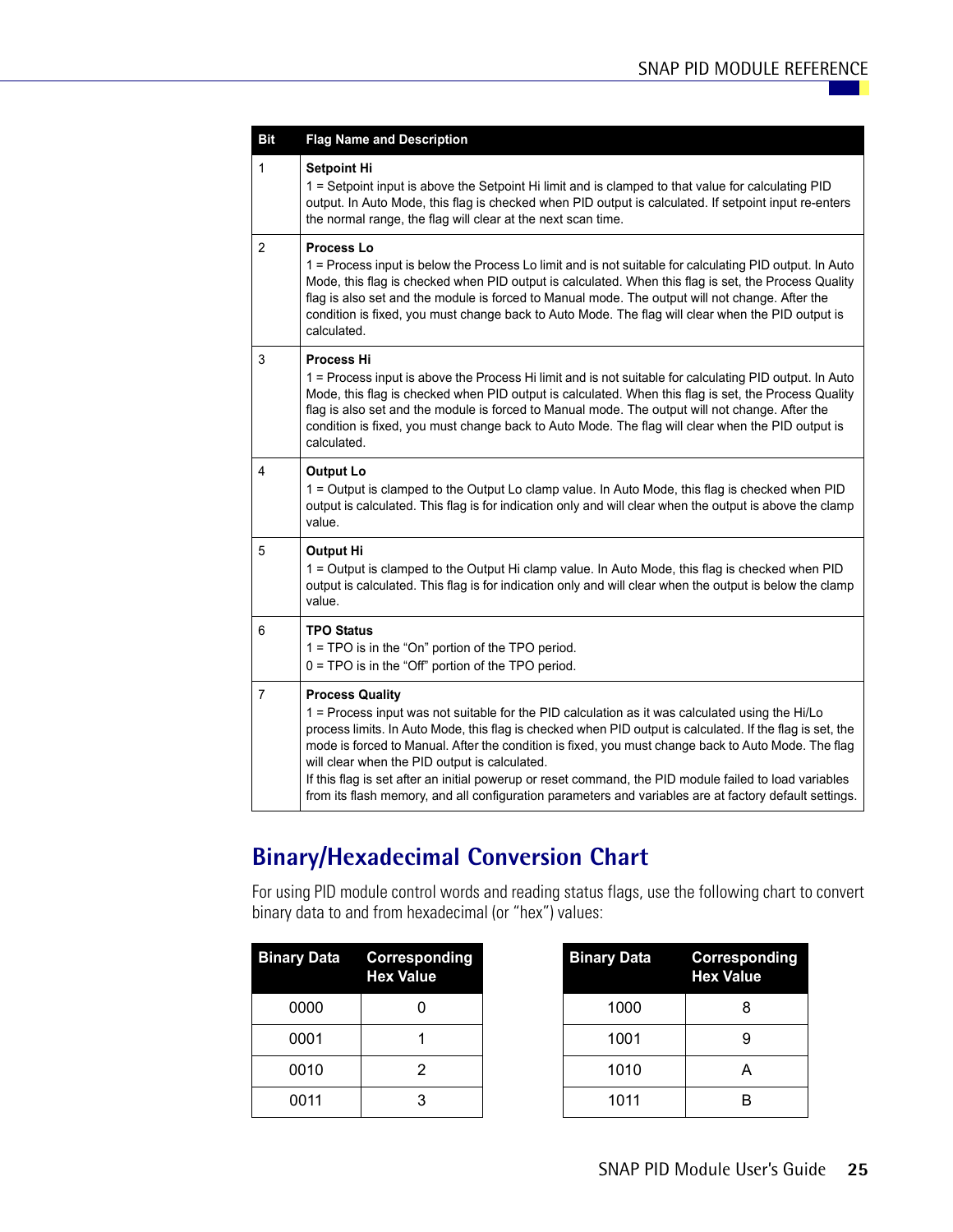|      | <b>Binary Data Corresponding</b><br><b>Hex Value</b> |
|------|------------------------------------------------------|
| 0100 |                                                      |
| 0101 | 5                                                    |
| 0110 | 6                                                    |
| 0111 |                                                      |

| ry Data | Corresponding<br><b>Hex Value</b> | <b>Binary Data</b> | <b>Corresponding</b><br><b>Hex Value</b> |
|---------|-----------------------------------|--------------------|------------------------------------------|
| 0100    |                                   | 1100               | C                                        |
| 0101    | 5                                 | 1101               |                                          |
| 0110    | 6                                 | 1110               | F                                        |
| 0111    |                                   | 1111               |                                          |

# <span id="page-29-0"></span>**Specifications**

## <span id="page-29-1"></span>**PID**

| Scan time range (programmable)                                | 100 ms to 1.8 hrs. (default = 10 sec.)                                                                                             |
|---------------------------------------------------------------|------------------------------------------------------------------------------------------------------------------------------------|
| Proportional range (gain)                                     | $0.000$ to 255.996 (default = 1.000)                                                                                               |
| Integral range                                                | 0.000 to 255.996 (default = $4.000$ )                                                                                              |
| Derivative range                                              | $0.0000$ to $0.9999$ (default = 0.000)                                                                                             |
| PID output<br>Resolution<br>Deadband range<br>High/Low limits | 12 bits<br>0 to 100% (default = $0\%$ )<br>Low = $0$ VDC or 4 mA (default = $0\%$ )<br>High = 10 VDC or 20 mA (default = $100\%$ ) |
| Max. PID output step change                                   | 0 to 100% (default = $100\%$ )                                                                                                     |
| Analog PID outputs                                            | 0 to 10 VDC, 4 to 20 mA                                                                                                            |
| TPO PID output<br>Resolution<br>Period range<br>On/Off levels | 8 bits<br>2.56 sec. to 10.92 min.<br>0/10 VDC, 4/20 mA                                                                             |

# <span id="page-29-2"></span>**Voltage Output**

| Range                                                     | 0 to 10 VDC            |
|-----------------------------------------------------------|------------------------|
| Span                                                      | 10 VDC                 |
| Resolution                                                | $2.44$ mV              |
| Response time<br>(% of span / $\Delta$ V / $\Delta$ time) | 99.9% / 19.98 V / 3 ms |
| Load current                                              | $±5$ mA min.           |
| Short circuit output (current)                            | 40 mA                  |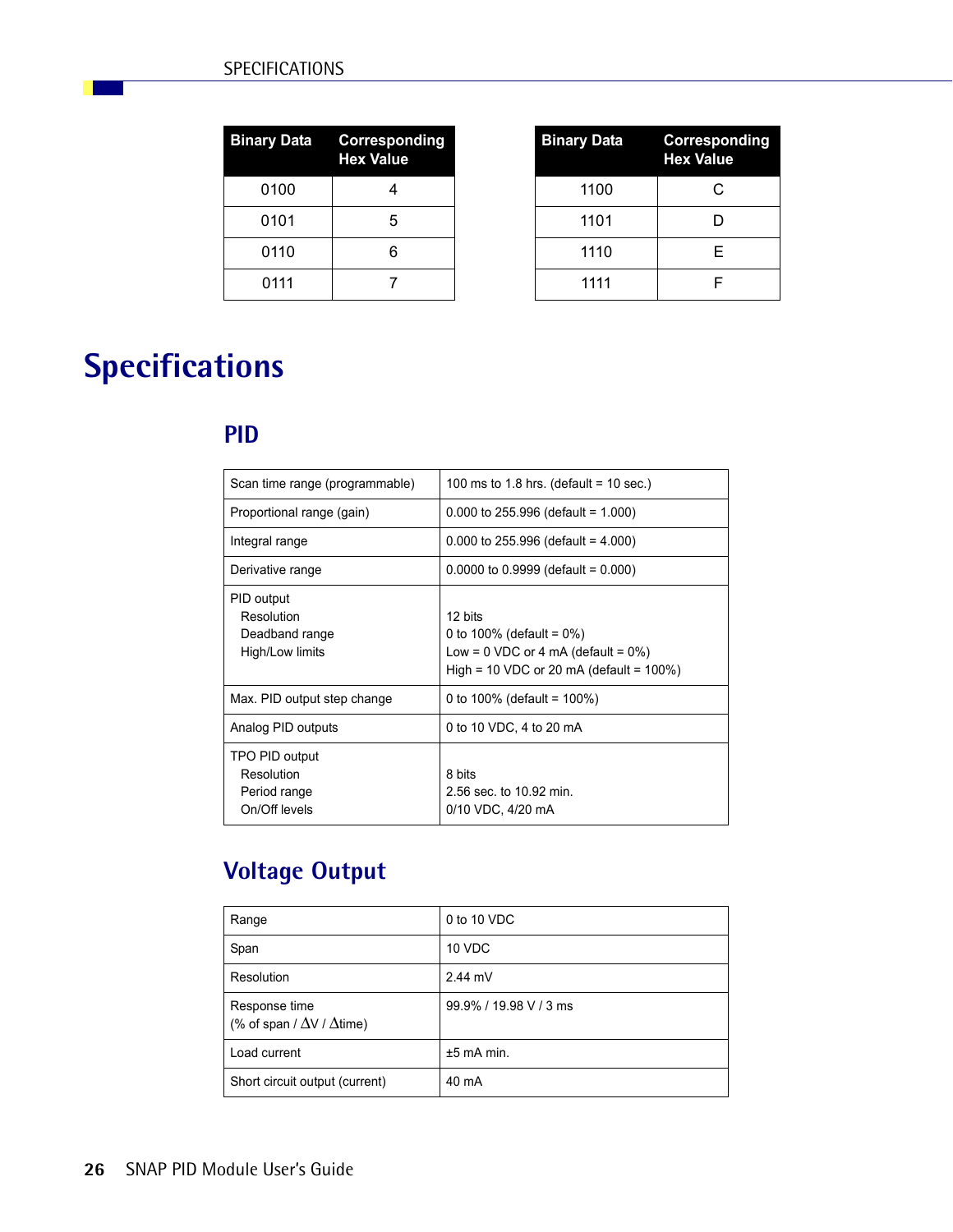| Accuracy                       | $0.1\%$ of span             |
|--------------------------------|-----------------------------|
| Gain temperature coefficient   | 50 ppm $/$ $\degree$ C      |
| Offset temperature coefficient | 20 ppm $\text{/} \degree$ C |

# <span id="page-30-0"></span>**Current Output**

| Range                                                   | 4 to 20 mA                                                                                                                           |
|---------------------------------------------------------|--------------------------------------------------------------------------------------------------------------------------------------|
| Span                                                    | $16 \text{ mA}$                                                                                                                      |
| Resolution                                              | $3.9 \mu A$                                                                                                                          |
| Output at powerup                                       | 4 mA (before initialization)                                                                                                         |
| Response time (% of span / $\Delta$ mA / $\Delta$ time) | 99.9% / 15.98 mA / 3 ms                                                                                                              |
| Accuracy                                                | $0.1\%$ of span                                                                                                                      |
| Gain temperature coefficient                            | 50 ppm $\text{/} \degree$ C                                                                                                          |
| Offset temperature coefficient                          | 20 ppm $\frac{1}{2}$ C                                                                                                               |
| Loop voltage (with 250 $\Omega$ loop resistance)        | 8 VDC min. to 32 VDC max.                                                                                                            |
| Formula for max. loop resistance                        | Loop resistance = $\frac{1}{2}$ (loop voltage $-3$ ) / .02                                                                           |
| Max. loop resistance vs. loop supply                    | 250 $\Omega$ @ 8 VDC min.<br>450 $\Omega$ @ 12 VDC<br>600 $\Omega$ @ 15 VDC<br>1050 $\Omega$ @ 24 VDC<br>1450 $\Omega$ @ 32 VDC max. |

# <span id="page-30-1"></span>**Setpoint/Process Variable Inputs**

| Range                                                                     | 0 to 10,000 VDC                             |
|---------------------------------------------------------------------------|---------------------------------------------|
| Overrange                                                                 | 0 to 11 VDC                                 |
| Resolution                                                                | 400 µV                                      |
| Data freshness (max.)                                                     | $126.2 \text{ ms}$<br>(63.1 ms per channel) |
| DSP notch filter                                                          | 10 Hz $(-3$ dB = 32 Hz)                     |
| Input filtering (analog front end)                                        | $T.C. = 2.5$ ms<br>-3 dB @ 64 Hz            |
| DC common mode rejection                                                  | $> -120$ dB                                 |
| AC common mode rejection                                                  | > -120 dB @ 60 Hz                           |
| Max. survivable input                                                     | 220 VAC/VDC                                 |
| Max. operating common mode voltage<br>(field terminal to logic connector) | 250 VAC/VDC                                 |